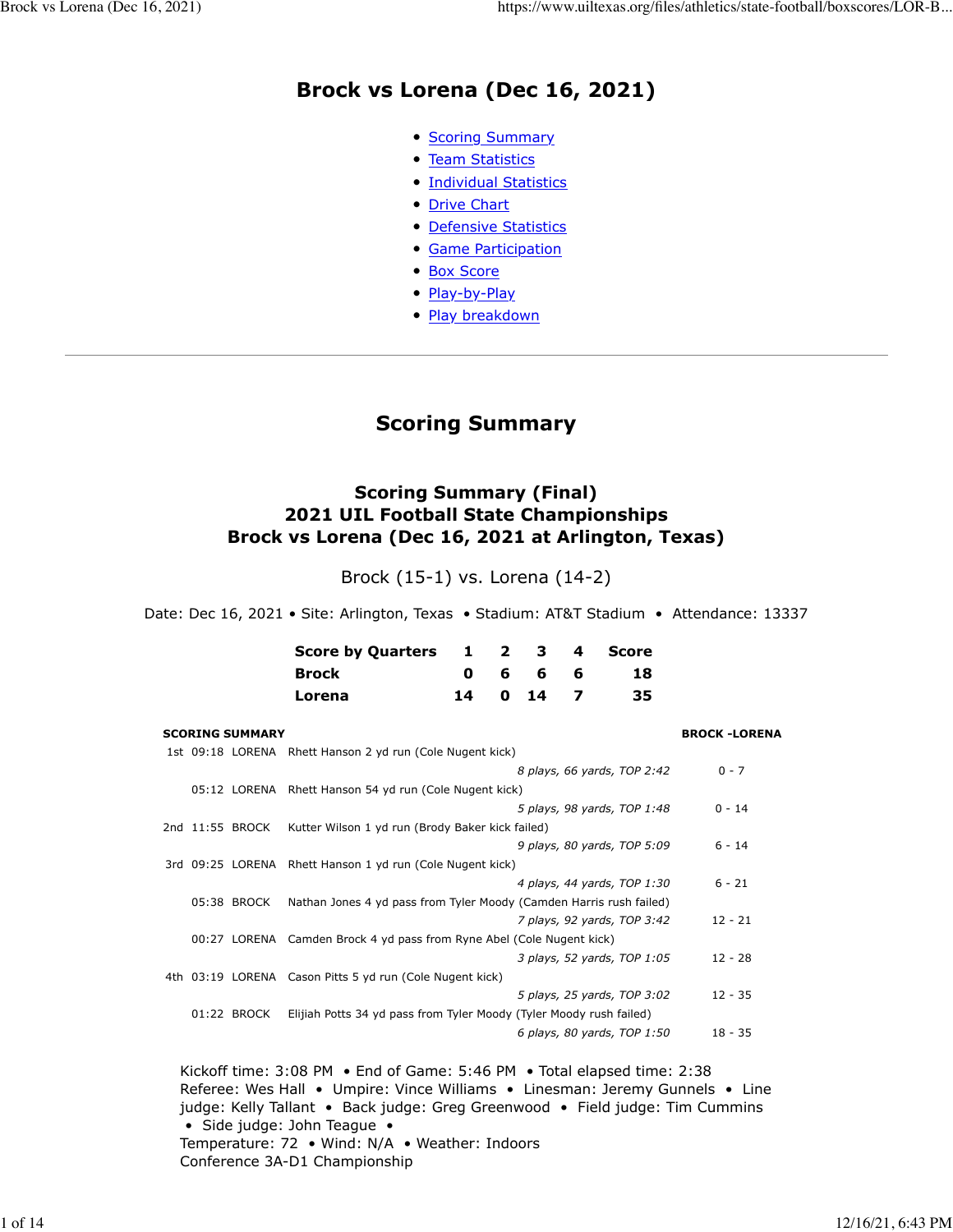MVP: Offensive - #4 Rhett Hanson (Lorena) MVP: Defensive - #38 Baxter Bankston (Lorena)

# **Team Statistics**

# **Team Statistics (Final) 2021 UIL Football State Championships Brock vs Lorena (Dec 16, 2021 at Arlington, Texas)**

| <b>Team Totals</b>                   |                          | <b>BROCK LORENA</b> |
|--------------------------------------|--------------------------|---------------------|
| <b>FIRST DOWNS</b>                   | 16                       | 16                  |
| Rushing                              | 8                        | 7                   |
| Passing                              | 7                        | 8                   |
| Penalty                              | 1                        | 1                   |
| <b>NET YARDS RUSHING</b>             | 189                      | 207                 |
| <b>Rushing Attempts</b>              | 35                       | 32                  |
| Average Per Rush                     | 5.4                      | 6.5                 |
| Rushing Touchdowns                   | 1                        | 4                   |
| Yards Gained Rushing                 | 217                      | 222                 |
| Yards Lost Rushing                   | 28                       | 15                  |
| <b>NET YARDS PASSING</b>             | 170                      | 163                 |
| Completions-Attempts-Int             | 14-26-0                  | $12 - 18 - 1$       |
| Average Per Attempt                  | 6.5                      | 9.1                 |
| Average Per Completion               | 12.1                     | 13.6                |
| Passing Touchdowns                   | 2                        | 1                   |
| <b>TOTAL OFFENSE YARDS</b>           | 359                      | 370                 |
| Total offense plays                  | 61                       | 50                  |
| Average Gain Per Play                | 5.9                      | 7.4                 |
| <b>Fumbles: Number-Lost</b>          | $4 - 0$                  | $2 - 1$             |
| <b>Penalties: Number-Yards</b>       | $5 - 35$                 | $2 - 10$            |
| <b>PUNTS-YARDS</b>                   | $5 - 140$                | $3 - 94$            |
| Average Yards Per Punt               | 28.0                     | 31.3                |
| Net Yards Per Punt                   | 24.2                     | 30.7                |
| Inside 20                            | 1                        | 3                   |
| 50+ Yards                            | 0                        | 0                   |
| <b>Touchbacks</b>                    | 0                        | 0                   |
| Fair catch                           | 0                        | 1                   |
| <b>KICKOFFS-YARDS</b>                | $3 - 142$                | $6 - 327$           |
| Average Yards Per Kickoff            | 47.3                     | 54.5                |
| Net Yards Per Kickoff                | 30.0                     | 39.0                |
| Touchbacks                           | $\overline{\phantom{0}}$ | $\blacksquare$      |
| <b>Fair Catch Yards</b>              | 0                        | 0                   |
| <b>Punt returns: Number-Yards-TD</b> | $1 - 2 - 0$              | $1 - 19 - 0$        |
| Average Per Return                   | 2.0                      | 19.0                |
| Kickoff returns: Number-Yds-TD       | $5 - 68 - 0$             | $3 - 52 - 0$        |
| Average Per Return                   | 13.6                     | 17.3                |
| <b>Interceptions: Number-Yds-TD</b>  | $1 - 17 - 0$             | $0 - 0 - 0$         |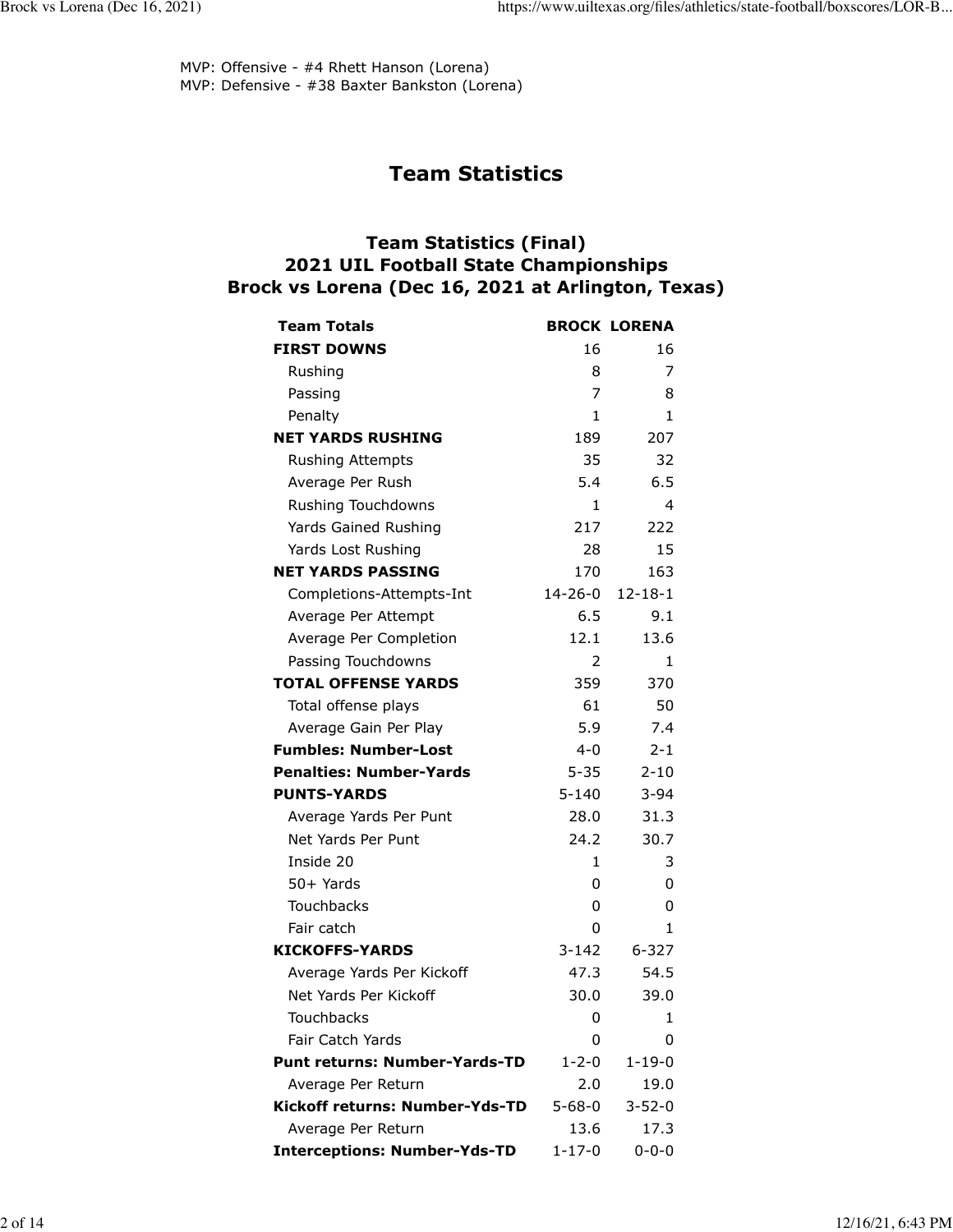| <b>Fumble Returns: Number-Yds-TD</b> | $0 - 0 - 0$ | $0 - 0 - 0$ |
|--------------------------------------|-------------|-------------|
| <b>Miscellaneous Yards</b>           | O           | O           |
| <b>Possession Time</b>               | 27:15       | 20:45       |
| 1st Quarter                          | 7:30        | 4:30        |
| 2nd Quarter                          | 6:56        | 5:04        |
| 3rd Quarter                          | 6:55        | 5:05        |
| 4th Quarter                          | 5:54        | 6:06        |
| <b>Third-Down Conversions</b>        | 5 of 13     | 3 of 7      |
| <b>Fourth-Down Conversions</b>       | $0$ of $3$  | $0$ of $0$  |
| <b>Red-Zone Scores-Chances</b>       | $2 - 2$     | $4 - 4$     |
| Touchdowns                           | $2 - 2$     | $4 - 4$     |
| Field goals                          | $0 - 2$     | $0 - 4$     |
| <b>Sacks By: Number-Yards</b>        | $2 - 11$    | $3 - 17$    |
| <b>PAT Kicks</b>                     | $0 - 1$     | $5 - 5$     |
| <b>Field Goals</b>                   | $0 - 0$     | $0 - 0$     |
| <b>Points off turnovers</b>          | O           | 0           |

# **Individual Statistics**

# **Individual Statistics (Final) 2021 UIL Football State Championships Brock vs Lorena (Dec 16, 2021 at Arlington, Texas)**

| <b>Brock</b>        |               |     |                              |           |                |                         |             |                | Lorena        |                  |          |                |
|---------------------|---------------|-----|------------------------------|-----------|----------------|-------------------------|-------------|----------------|---------------|------------------|----------|----------------|
| <b>RUSHING</b>      |               |     | No. Gain Loss Net TD Lg Avg. |           |                |                         |             | <b>RUSHING</b> |               | No. Gain Loss No |          |                |
| Kutter Wilson       | 24            | 178 | 7                            | 171       | $\mathbf{1}$   | 40                      | 7.1         | Rhett Hanson   | 28            | 200              |          | $4 \t19$       |
| <b>Brett Tutter</b> | 2             | 34  | 0                            | - 34      |                |                         | 0, 32, 17.0 | Braylon Henry  | 1             | 14               |          | 0 <sub>1</sub> |
| Elijiah Potts       | 1             | 3   | 0                            | 3         | $\overline{0}$ | $\overline{\mathbf{3}}$ | 3.0         | Jadon Porter   | 1.            | 3                | 0        |                |
| Zachary Brewster    | $\mathcal{L}$ | 1   | 1                            | 0         | $\overline{0}$ | $\overline{1}$          | 0.0         | Ryne Abel      | $\mathcal{P}$ | $\Omega$         | $11 - 1$ |                |
| Tyler Moody         | 6             | 1.  |                              | $20 - 19$ | $\Omega$       |                         | $1 - 3.2$   | Cason Pitts    | $\Omega$      | 5                | 0        |                |
| Totals              | 35.           | 217 |                              | 28 189    | $\mathbf{1}$   | 40                      | 5.4         | Totals         | 32            | 222              | 15 20    |                |

|             | PASSING Cmp-Att-Int Yds TD Long Sack |     |     |    |  |
|-------------|--------------------------------------|-----|-----|----|--|
| Tyler Moody | 14-25-0                              | 170 | -47 | 3. |  |

| .      |             |       |     |   |
|--------|-------------|-------|-----|---|
| TEAM   | $0 - 1 - 0$ | ი ი   | n   | 0 |
| Totals | 14-26-0     | 170 2 | -47 | 3 |

| <b>RECEIVING</b>     |   | No. Yds TD Lg |         |       |  |
|----------------------|---|---------------|---------|-------|--|
| Nathan Jones         |   | 5 25 1 11     |         |       |  |
| Elijiah Potts        | 3 |               | 88 1 47 |       |  |
| Jhett Jones          |   | 3 21 0 11     |         |       |  |
| Zachary Brewster     |   | 2 19          |         | 0, 16 |  |
| Diego Hernandez 1 17 |   |               |         | 0, 17 |  |
| Totals               |   | 14 170 2 47   |         |       |  |
|                      |   |               |         |       |  |

| <b>PUNTING</b>   |  |            | No. Yds Avg Long In20 TB |              |            |
|------------------|--|------------|--------------------------|--------------|------------|
| Elijiah Potts    |  | 1 18 18.0  | - 18                     |              | $0\quad 0$ |
| Zachary Brewster |  | 4 122 30.5 | 40                       |              | 1 0        |
| Totals           |  | 5 140 28.0 | - 40                     | $\mathbf{1}$ |            |

| <b>RUSHING</b>                    |                | No. Gain Loss Net TD Lg Avg. |                     |  |                                       |  |
|-----------------------------------|----------------|------------------------------|---------------------|--|---------------------------------------|--|
| Rhett Hanson 28 200               |                |                              |                     |  | 4 196 3 54 7.0                        |  |
| Braylon Henry 1 14 0 14 0 14 14.0 |                |                              |                     |  |                                       |  |
| Jadon Porter 1 3                  |                |                              |                     |  | $0 \t3 \t0 \t3 \t3.0$                 |  |
| Ryne Abel                         | $\overline{2}$ |                              | $0$ 11 -11 0 0 -5.5 |  |                                       |  |
| Cason Pitts                       |                | $0 \quad 5$                  |                     |  | $0 \quad 5 \quad 1 \quad 0 \quad 0.0$ |  |
| Totals                            |                | 32 222 15 207 4 54 6.5       |                     |  |                                       |  |

### **PASSING Cmp-Att-Int Yds TD Long Sack**

| Ryne Abel | 12-18-1 163 1 |       | - 45 |  |
|-----------|---------------|-------|------|--|
| Totals    | 12-18-1       | 163 1 | - 45 |  |

| <b>RECEIVING</b> |               | No. Yds TD Lg  |                |                |  |
|------------------|---------------|----------------|----------------|----------------|--|
| Jadon Porter     | 5.            | 85             |                | 0.45           |  |
| Khi Ritche       | 2             | 55             |                | 0.35           |  |
| Kasen Taylor     | $\mathcal{P}$ | 19             | 0 11           |                |  |
| Rhett Hanson     | 2             | $\Omega$       | O              | $\overline{1}$ |  |
| Camden Brock     | $\mathbf{1}$  | $\overline{4}$ | $\overline{1}$ | $\overline{4}$ |  |
| Totals           |               | 12 163 1 45    |                |                |  |
|                  |               |                |                |                |  |

| PUNTING No. Yds Avg Long In20 TB |  |              |     |
|----------------------------------|--|--------------|-----|
| Jadon Porter 3 94 31.3 38 3 0    |  |              |     |
| Totals                           |  | 3 94 31.3 38 | 3 0 |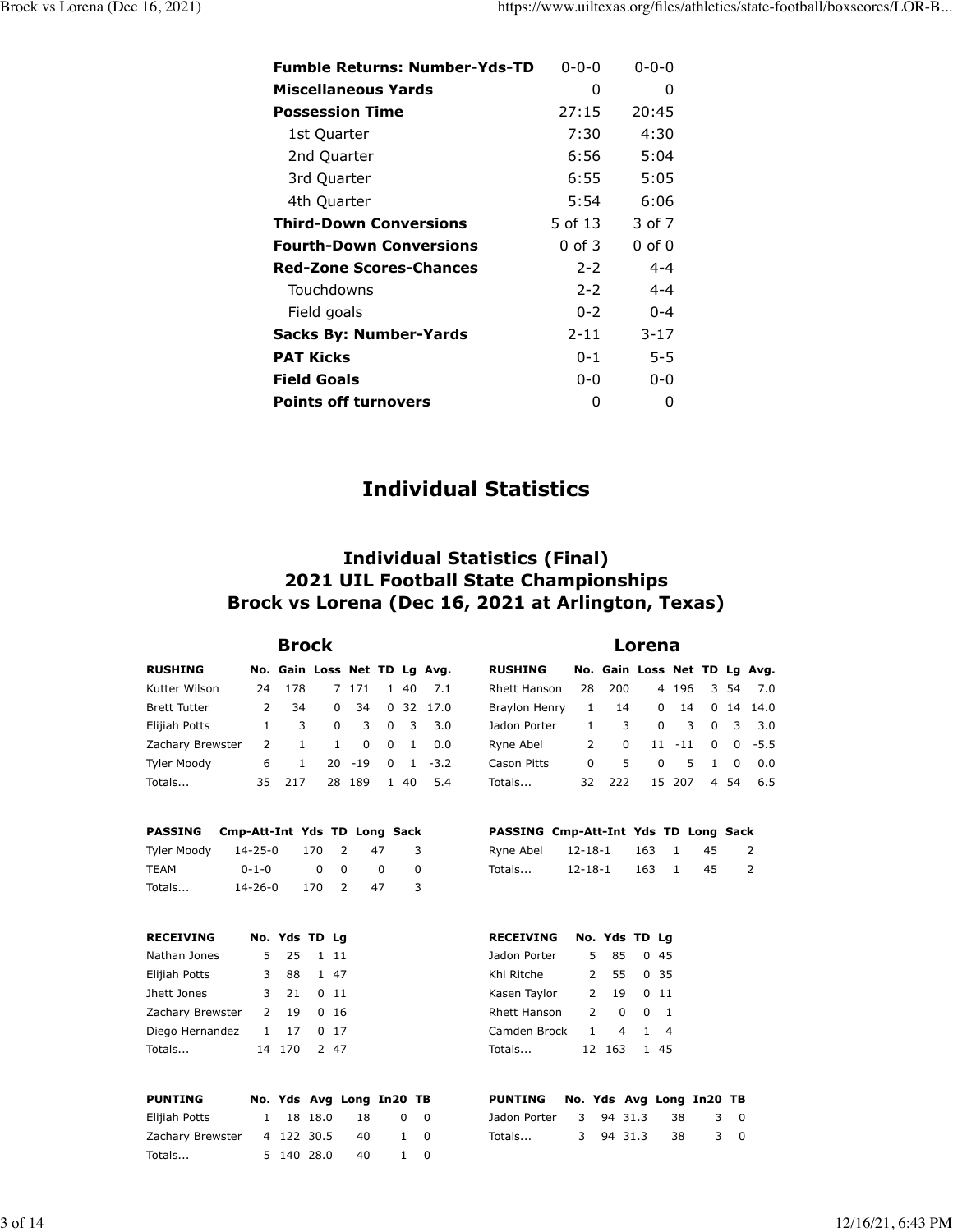**Intercept ALL RETURNS No Yds Lg No Yds Lg No Yds Lg**   $0$  0  $0$  $0$  0 0  $0\qquad 0\qquad 0$ 

|                                           | <b>Punts</b>            |             |                | <b>Kickoffs</b> |          |          | <b>Intercept</b> |          |                                     |              | <b>Punts</b> |          |                   | <b>Kickoffs</b> |              | In             |
|-------------------------------------------|-------------------------|-------------|----------------|-----------------|----------|----------|------------------|----------|-------------------------------------|--------------|--------------|----------|-------------------|-----------------|--------------|----------------|
| ALL RETURNS No Yds Lg No Yds Lg No Yds Lg |                         |             |                |                 |          |          |                  |          | ALL RETURNS No Yds Lg No Yds Lg     |              |              |          |                   |                 |              | No             |
| Elijiah Potts                             | 0<br>$\Omega$           | 0           | 1              | 9               | 9        | $\Omega$ | 0                | $\Omega$ | Kasen Taylor                        | $\Omega$     | $\Omega$     | $\Omega$ | 3                 |                 | 52 22        | $\Omega$       |
| Dillon Mueller                            | $\Omega$<br>$\Omega$    | 0           | 0              | $\Omega$        | 0        | 1        | 17               | 17       | Colton Dale                         | $\mathbf{1}$ | 19           | 19       | $\Omega$          | 0               | $\Omega$     | $\Omega$       |
| Camden Harris                             | 2<br>$\mathbf{1}$       | $\Omega$    | $\Omega$       | $\Omega$        | $\Omega$ | $\Omega$ | 0                | $\Omega$ | Totals                              | 1            | 19           | 19       | 3                 |                 | 52 22        | $\Omega$       |
| Jakob Lindberg                            | 0<br>0                  | 0           | $\overline{4}$ | 59              | 25       | 0        | 0                | $\Omega$ |                                     |              |              |          |                   |                 |              |                |
| Totals                                    | $\overline{2}$<br>1     | 0           | 5              | 68              | 25       | 1        |                  | 17 17    |                                     |              |              |          |                   |                 |              |                |
|                                           |                         |             |                |                 |          |          |                  |          |                                     |              |              |          |                   |                 |              |                |
| <b>ALL PURPOSE</b>                        | Rush Rcv KR PR IR Total |             |                |                 |          |          |                  |          | ALL PURPOSE Rush Rcv KR PR IR Total |              |              |          |                   |                 |              |                |
| Kutter Wilson                             | 171                     | 0           | 0              | $\Omega$        | 0        | 171      |                  |          | Rhett Hanson                        | 196          |              | $\Omega$ | 0                 | $\Omega$        | 0            | 196            |
| Elijiah Potts                             | 3                       | 88          | 9              | $\Omega$        | 0        | 100      |                  |          | Jadon Porter                        |              | 3<br>85      |          | 0                 | $\Omega$        | $\Omega$     | 88             |
| Jakob Lindberg                            | $\mathbf 0$             | $\Omega$    | 59             | 0               | $\Omega$ |          | 59               |          | Kasen Taylor                        |              | 0<br>19      | 52       |                   | $\Omega$        | $\Omega$     | 71             |
| <b>Brett Tutter</b>                       | 34                      | $\mathbf 0$ | $\mathbf 0$    | 0               | $\Omega$ |          | 34               |          | Khi Ritche                          |              | 55<br>0      |          | $\mathbf 0$       | $\Omega$        | $\Omega$     | 55             |
| Nathan Jones                              | $\Omega$                | 25          | $\Omega$       | $\Omega$        | $\Omega$ |          | 25               |          | <b>Colton Dale</b>                  |              | 0            | $\Omega$ | $\mathbf 0$<br>19 |                 | $\Omega$     | 19             |
| Jhett Jones                               | $\Omega$                | 21          | $\Omega$       | $\Omega$        | $\Omega$ |          | 21               |          | Braylon Henry                       | 14           |              | $\Omega$ | 0                 | $\Omega$        | $\Omega$     | 14             |
| Zachary Brewster                          | $\Omega$                | 19          | $\Omega$       | 0               | $\Omega$ |          | 19               |          | <b>Cason Pitts</b>                  |              | 5            | $\Omega$ | $\Omega$          | $\Omega$        | $\Omega$     | 5              |
| Diego Hernandez                           | $\Omega$                | 17          | $\Omega$       | $\Omega$        | $\Omega$ |          | 17               |          | Camden Brock                        |              | 0            | 4        | 0                 | $\Omega$        | $\Omega$     | $\overline{4}$ |
| Dillon Mueller                            | $\Omega$                | $\Omega$    | 0              | $\Omega$        | 17       |          | 17               |          | Ryne Abel                           | $-11$        |              | $\Omega$ | $\Omega$          | 0               | $\Omega$     | $-11$          |
| Camden Harris                             | 0                       | $\Omega$    | $\Omega$       | 2               | $\Omega$ |          | $\overline{2}$   |          | Totals                              | 207          | 163          | 52       | 19                |                 | <sup>0</sup> | 441            |
| <b>Tyler Moody</b>                        | $-19$                   | 0           | $\Omega$       | $\Omega$        | $\Omega$ | $-19$    |                  |          |                                     |              |              |          |                   |                 |              |                |
| Totals                                    | 189                     | 170         | 68             | 2               | 17       | 446      |                  |          |                                     |              |              |          |                   |                 |              |                |
|                                           |                         |             |                |                 |          |          |                  |          |                                     |              |              |          |                   |                 |              |                |
| <b>FIELD GOAL ATTEMPTS</b>                |                         |             |                |                 |          |          |                  |          | <b>FIELD GOAL ATTEMPTS</b>          |              |              |          |                   |                 |              |                |

| KICKOFFS No. Yds TB OB Avg. |  |  | KICKOFFS No. Yds TB OB Avg.  |  |  |  |
|-----------------------------|--|--|------------------------------|--|--|--|
| Brody Baker 3 142 0 0 47.3  |  |  | Conner Pewitt 6 327 1 0 54.5 |  |  |  |

**FUMBLES:** Brock-Kutter Wilson 2-0; Camden Harris 1-0; Jakob Lindberg 1-0. Lorena-Jadon Porter 1-0; Rhett Hanson 1-1.

# **Drive Chart**

## **Drive Chart (Final) 2021 UIL Football State Championships Brock vs Lorena (Dec 16, 2021 at Arlington, Texas)**

|              |       |                 | <b>Drive Started</b> |                      |                 |       |        | <b>Drive Ended</b> | Consumed      |          |   |  |
|--------------|-------|-----------------|----------------------|----------------------|-----------------|-------|--------|--------------------|---------------|----------|---|--|
| Team         | Otr   | Spot            |                      | <b>Time Obtained</b> | Spot            | Time  |        | <b>How Lost</b>    | PI-Yds TOP RZ |          |   |  |
| <b>BROCK</b> | 1st.  | V31             |                      | 09:10 Kickoff        | H42             | 07:00 |        | Punt               | $5 - 27$      | 2:10     |   |  |
| <b>BROCK</b> | 1st   | V20             |                      | 05:04 Kickoff        | H <sub>0</sub>  | 11:55 | $\ast$ | <b>TOUCHDOWN</b>   | $9 - 80$      | $5:09$ # |   |  |
| <b>BROCK</b> |       | 2nd H42         |                      | 10:38 Fumble         | V43             | 08:35 |        | Punt               | $3 - 15$      | 2:03     |   |  |
| <b>BROCK</b> |       | 2nd V17         | $06:10$ Punt         |                      | V32             | 02:51 |        | Punt               | $7 - 15$      | 3:19     |   |  |
| <b>BROCK</b> |       | 2nd V09         | $01:29$ Punt         |                      | H37             | 00:00 |        | Downs              | 7-54          | 1:29     |   |  |
| <b>BROCK</b> |       | 3rd V25         |                      | $12:00$ Kickoff      | V23             | 10:55 |        | Punt               | $3 - 2$       | 1:05     |   |  |
| <b>BROCK</b> |       | 3rd V08         |                      | 09:20 Kickoff        | H <sub>00</sub> | 05:38 | $\ast$ | <b>TOUCHDOWN</b>   | $7 - 92$      | $3:42$ # |   |  |
| <b>BROCK</b> | 3rd - | V48             |                      | 03:08 Interception   | H48             | 01:32 |        | Downs              | $4 - 4$       | 1:36     |   |  |
| <b>BROCK</b> |       | 3rd V22         |                      | $00:19$ Kickoff      | V28             | 09:38 |        | Punt               | 6-6           | 2:41     |   |  |
| <b>BROCK</b> |       | 4th V15         | 07:56 Punt           |                      | V25             | 06:21 |        | Downs              | $4 - 10$      | 1:35     |   |  |
| <b>BROCK</b> | 4th - | V <sub>20</sub> |                      | 03:12 Kickoff        | H <sub>0</sub>  | 01:22 | $\ast$ | <b>TOUCHDOWN</b>   | $6 - 80$      | 1:50     |   |  |
|              |       |                 |                      |                      |                 |       |        |                    |               |          |   |  |
| LORENA       | 1st   | H34             | 12:00                | Kickoff              | V <sub>0</sub>  | 09:18 | *      | <b>TOUCHDOWN</b>   | 8-66          | 2:42     | # |  |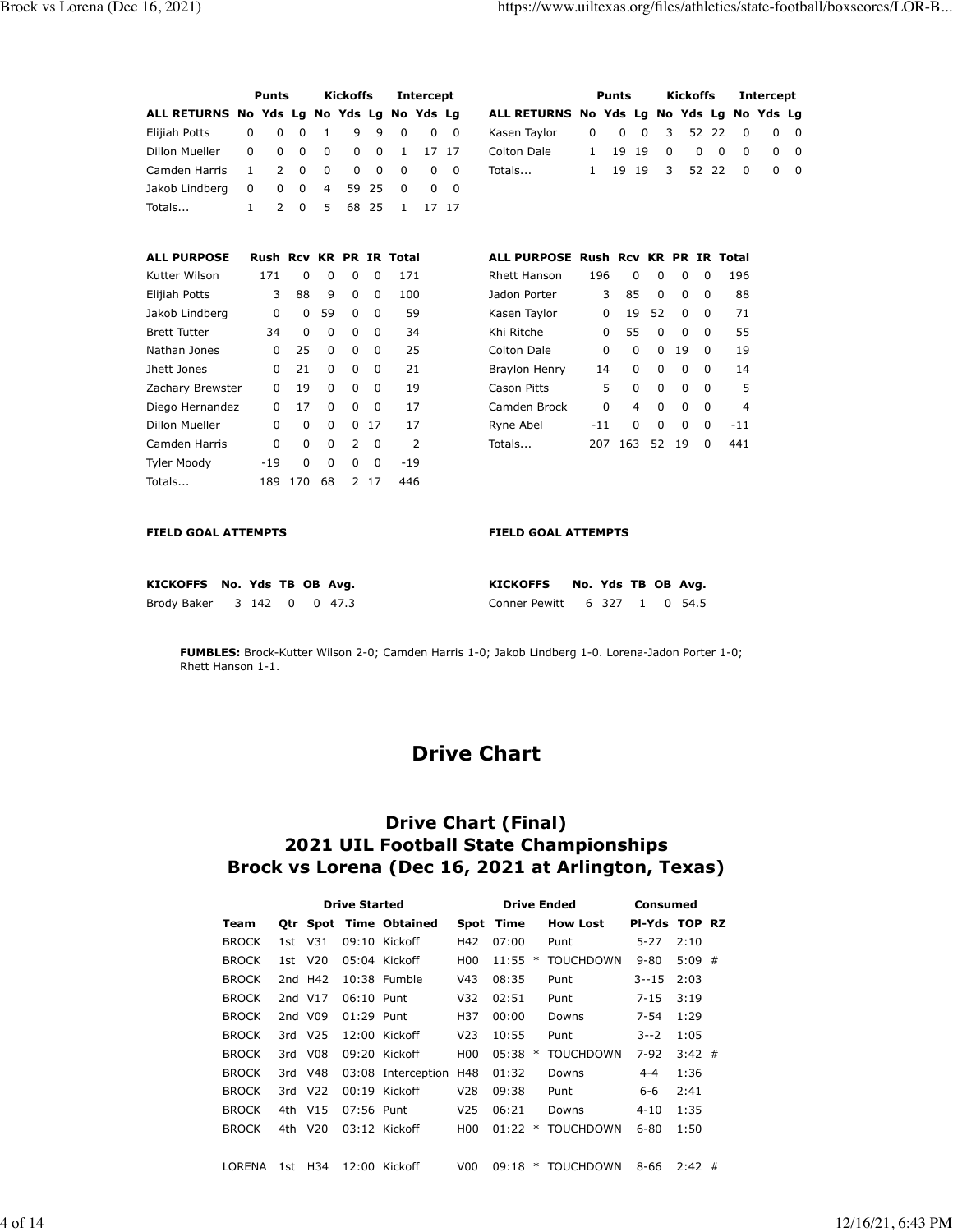| LORENA        | 1st                    | H <sub>0</sub> 2    | 07:00 Punt           |                 |                 | V <sub>00</sub> | 05:12     | $\ast$     | <b>TOUCHDOWN</b> |                 | $5 - 98$ | 1:48            |   |
|---------------|------------------------|---------------------|----------------------|-----------------|-----------------|-----------------|-----------|------------|------------------|-----------------|----------|-----------------|---|
| <b>LORENA</b> |                        | 2nd H19             |                      | 11:49 Kickoff   |                 | H42             | 10:38     |            | Fumble           |                 | $4 - 23$ | 1:11            |   |
| LORENA        |                        | 2nd H <sub>26</sub> | 08:35 Punt           |                 |                 | H45             | 06:10     |            | Punt             |                 | $5 - 19$ | 2:25            |   |
| <b>LORENA</b> |                        | 2nd V43             | 02:51 Punt           |                 |                 | V39             | 01:29     |            | Punt             |                 | $5 - 4$  | 1:22            |   |
| <b>LORENA</b> |                        | 2nd H37             |                      | 00:00 Downs     |                 | H37             | 00:00     |            | End of half      |                 | $0 - 0$  | 0:00            |   |
| <b>LORENA</b> |                        | 3rd V44             | 10:55 Punt           |                 |                 | V <sub>00</sub> | $09:25$ * |            | <b>TOUCHDOWN</b> |                 | $4 - 44$ | $1:30$ #        |   |
| <b>LORENA</b> | 3rd                    | H37                 |                      | 05:29 Kickoff   |                 | V46             | 03:08     |            | Interception     |                 | $6 - 17$ | 2:21            |   |
| LORENA        | 3rd                    | H48                 |                      | $01:32$ Downs   |                 | V <sub>00</sub> | 00:27     | $\ast$     | <b>TOUCHDOWN</b> |                 | $3 - 52$ | 1:05            | # |
| <b>LORENA</b> |                        | 4th V46             | 09:38 Punt           |                 |                 | V <sub>41</sub> | 07:56     |            | Punt             |                 | $3 - 5$  | 1:42            |   |
| <b>LORENA</b> | 4th                    | V <sub>25</sub>     |                      | 06:21 Downs     |                 | V <sub>00</sub> | 03:19     | $\ast$     | <b>TOUCHDOWN</b> |                 | $5 - 25$ | $3:02$ #        |   |
| LORENA        | 4th                    | H45                 |                      | 01:22 Kickoff   |                 | V <sub>23</sub> | 00:00     |            | End of half      |                 | $2 - 32$ | 1:22            |   |
|               |                        |                     |                      |                 |                 |                 |           |            |                  |                 |          |                 |   |
|               |                        |                     |                      | 1st             | 2nd             | 3rd             |           | 4th        | 1st              | 2nd             |          |                 |   |
|               | <b>Brock</b>           |                     |                      | Qtr             | Qtr             | Qtr             |           | <b>Otr</b> | <b>Half</b>      | Half            |          | <b>Total</b>    |   |
|               | Time of possession     |                     |                      | 07:30           | 06:56           | 06:55           |           | 05:54      | 14:26            | 12:49           |          | 27:15           |   |
|               |                        |                     | 3rd Down Conversions | 1/2             | 1/4             | 1/3             |           | 2/4        | 2/6              | 3/7             |          | 5/13            |   |
|               | Average field position |                     |                      | V <sub>25</sub> | V <sub>28</sub> | V <sub>25</sub> |           | V17        | V <sub>27</sub>  | V <sub>23</sub> |          | V <sub>24</sub> |   |
|               |                        |                     | 4th Down Conversions | 0/0             | 0/1             | 0/1             |           | 0/1        | 0/1              | 0/2             |          | 0/3             |   |
|               |                        |                     |                      |                 |                 |                 |           |            |                  |                 |          |                 |   |

|                        | 1st   | 2nd   | 3rd   | 4th   | 1st             | 2nd   |       |
|------------------------|-------|-------|-------|-------|-----------------|-------|-------|
| Lorena                 | Otr   | Otr   | 0tr   | Otr   | Half            | Half  | Total |
| Time of possession     | 04:30 | 05:04 | 05:05 | 06:06 | 09:34           | 11:11 | 20:45 |
| 3rd Down Conversions   | 0/0   | 1/3   | 1/2   | 1/2   | 1/3             | 2/4   | 3/7   |
| Average field position | H18   | H34   | H47   | V42   | H <sub>27</sub> | V48   | H41   |
| 4th Down Conversions   | 0/0   | 0/0   | 0/0   | 0/0   | 0/0             | 0/0   | 0/0   |

# **Drive Chart (By Quarter)**

|               |     |                 | <b>Drive Started</b> |                        |                 |           |        | <b>Drive Ended</b> | <b>Consumed</b> |          |  |  |
|---------------|-----|-----------------|----------------------|------------------------|-----------------|-----------|--------|--------------------|-----------------|----------|--|--|
| Team          |     |                 |                      | Otr Spot Time Obtained |                 | Spot Time |        | <b>How Lost</b>    | PI-Yds TOP RZ   |          |  |  |
| <b>LORENA</b> | 1st | H34             |                      | 12:00 Kickoff          | V <sub>00</sub> |           |        | 09:18 * TOUCHDOWN  | $8 - 66$        | $2:42$ # |  |  |
| <b>BROCK</b>  | 1st | V31             |                      | 09:10 Kickoff          | H42             | 07:00     |        | Punt               | $5 - 27$        | 2:10     |  |  |
| <b>LORENA</b> | 1st | H <sub>02</sub> | 07:00 Punt           |                        | V <sub>00</sub> | $05:12$ * |        | <b>TOUCHDOWN</b>   | $5 - 98$        | 1:48     |  |  |
| <b>BROCK</b>  | 1st | V <sub>20</sub> |                      | 05:04 Kickoff          | H <sub>00</sub> | $11:55$ * |        | TOUCHDOWN          | $9 - 80$        | $5:09$ # |  |  |
| <b>LORENA</b> |     | 2nd H19         |                      | 11:49 Kickoff          | H42             | 10:38     |        | Fumble             | $4 - 23$        | 1:11     |  |  |
|               |     |                 |                      |                        |                 |           |        |                    |                 |          |  |  |
| <b>BROCK</b>  |     | 2nd H42         |                      | 10:38 Fumble           | V <sub>43</sub> | 08:35     |        | Punt               | $3 - 15$        | 2:03     |  |  |
| LORENA        |     | 2nd H26         | 08:35 Punt           |                        | H45             | 06:10     |        | Punt               | $5 - 19$        | 2:25     |  |  |
| <b>BROCK</b>  |     | 2nd V17         | 06:10 Punt           |                        | V <sub>32</sub> | 02:51     |        | Punt               | $7 - 15$        | 3:19     |  |  |
| <b>LORENA</b> |     | 2nd V43         | 02:51 Punt           |                        | V39             | 01:29     |        | Punt               | $5 - 4$         | 1:22     |  |  |
| <b>BROCK</b>  |     | 2nd V09         | 01:29 Punt           |                        | H37             | 00:00     |        | Downs              | $7 - 54$        | 1:29     |  |  |
| <b>LORENA</b> |     | 2nd H37         |                      | 00:00 Downs            | H37             | 00:00     |        | End of half        | $0 - 0$         | 0:00     |  |  |
| <b>BROCK</b>  |     | 3rd V25         |                      | 12:00 Kickoff          | V <sub>23</sub> | 10:55     |        | Punt               | $3 - -2$        | 1:05     |  |  |
|               |     |                 |                      |                        |                 |           |        |                    |                 |          |  |  |
| <b>LORENA</b> |     | 3rd V44         | 10:55 Punt           |                        | V <sub>00</sub> | 09:25     | $\ast$ | <b>TOUCHDOWN</b>   | $4 - 44$        | $1:30$ # |  |  |
| <b>BROCK</b>  | 3rd | V <sub>08</sub> |                      | 09:20 Kickoff          | H <sub>00</sub> |           |        | 05:38 * TOUCHDOWN  | $7 - 92$        | $3:42$ # |  |  |
| <b>LORENA</b> | 3rd | H37             |                      | 05:29 Kickoff          | V46             | 03:08     |        | Interception       | $6 - 17$        | 2:21     |  |  |
| <b>BROCK</b>  | 3rd | V48             |                      | 03:08 Interception H48 |                 | 01:32     |        | Downs              | $4 - 4$         | 1:36     |  |  |
| <b>LORENA</b> | 3rd | H48             |                      | 01:32 Downs            | V <sub>00</sub> |           |        | 00:27 * TOUCHDOWN  | $3 - 52$        | $1:05$ # |  |  |
| <b>BROCK</b>  | 3rd | V <sub>22</sub> |                      | 00:19 Kickoff          | V <sub>28</sub> | 09:38     |        | Punt               | $6 - 6$         | 2:41     |  |  |
| <b>LORENA</b> | 4th | V46             | 09:38 Punt           |                        | V <sub>41</sub> | 07:56     |        | Punt               | $3 - 5$         | 1:42     |  |  |
|               |     |                 |                      |                        |                 |           |        |                    |                 |          |  |  |
| <b>BROCK</b>  |     | 4th V15         | 07:56 Punt           |                        | V <sub>25</sub> | 06:21     |        | Downs              | $4 - 10$        | 1:35     |  |  |
| <b>LORENA</b> | 4th | V <sub>25</sub> |                      | 06:21 Downs            | V <sub>0</sub>  | $03:19$ * |        | <b>TOUCHDOWN</b>   | $5 - 25$        | $3:02$ # |  |  |
| <b>BROCK</b>  | 4th | V <sub>20</sub> |                      | 03:12 Kickoff          | H <sub>00</sub> |           |        | 01:22 * TOUCHDOWN  | $6 - 80$        | 1:50     |  |  |
| <b>LORENA</b> | 4th | H45             |                      | 01:22 Kickoff          | V <sub>23</sub> | 00:00     |        | End of half        | $2 - 32$        | 1:22     |  |  |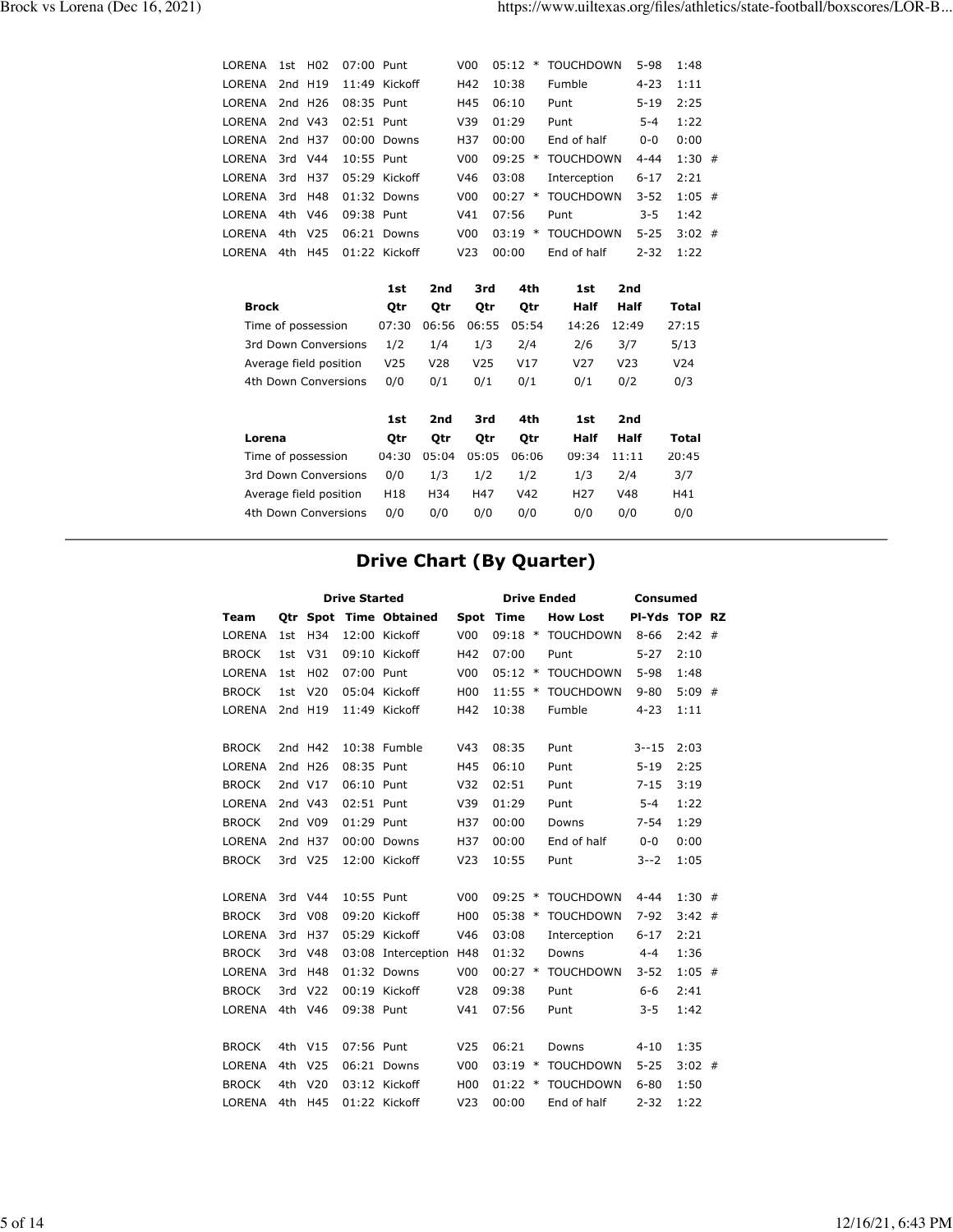# **Defensive Statistics**

### **Defensive Statistics (Final) 2021 UIL Football State Championships Brock vs Lorena (Dec 16, 2021 at Arlington, Texas)**

| ## | <b>Brock</b>           |                |                |     |                |    |         |          |                |    | Solo Ast Total TFL/Yds FF FR-Yds Int-Yds BrUp Blkd Sack/Yds QBH |   |
|----|------------------------|----------------|----------------|-----|----------------|----|---------|----------|----------------|----|-----------------------------------------------------------------|---|
| 58 | Colton Stephenson      | 5              | 3              | 6.5 |                |    |         |          |                |    |                                                                 |   |
| 3  | Carson Finney          | 4              | 3              | 5.5 |                | 1  |         |          |                |    |                                                                 |   |
| 33 | <b>Dillon Mueller</b>  | 3              | 5              | 5.5 |                | ×, | ÷.      | $1 - 17$ |                |    |                                                                 |   |
| 12 | Elijiah Potts          | 5              |                | 5.0 |                |    | $1 - 0$ |          |                |    |                                                                 |   |
| 2  | Zachary Brewster       | 4              | 1              | 4.5 | 1.0/1          |    |         |          |                |    |                                                                 |   |
| 15 | Cooper Massey          | 2              | 4              | 4.0 | 2.0/11         |    |         |          | 1              |    | 1.5/9                                                           |   |
| 44 | Camden Harris          | $\overline{2}$ | 3              | 3.5 | 1.0/4          |    |         |          |                | í. | 0.5/2                                                           |   |
| 22 | <b>Brett Tutter</b>    | 1              | $\mathbf{1}$   | 1.5 |                |    |         |          |                |    |                                                                 |   |
| 54 | Hunter Fay             | 1              | $\mathbf{1}$   | 1.5 |                | 1  |         |          |                |    |                                                                 |   |
| 10 | Jhett Jones            | 1              | 1              | 1.5 |                |    |         |          |                |    |                                                                 |   |
| 8  | <b>Tyler Butler</b>    | 1              | J.             | 1.0 |                |    |         |          |                |    |                                                                 |   |
| 75 | Kadyn Mathews          | 1              | $\overline{a}$ | 1.0 |                |    |         |          |                |    |                                                                 | 1 |
| 25 | Reid Watkins           |                | 2              | 1.0 |                |    |         |          | 1              |    |                                                                 |   |
| 19 | Cole Griffith          |                | 1              | 0.5 |                |    |         |          |                |    |                                                                 |   |
| 7  | Jax Powell             |                | $\mathbf{1}$   | 0.5 |                |    |         |          |                |    |                                                                 |   |
|    |                        |                |                |     |                |    |         |          |                |    |                                                                 |   |
| ## | Lorena                 |                |                |     |                |    |         |          |                |    | Solo Ast Total TFL/Yds FF FR-Yds Int-Yds BrUp Blkd Sack/Yds QBH |   |
| 2  | <b>Braylon Henry</b>   | 6              | 3              | 7.5 | 1.5/7          |    |         |          |                |    | 1.0/6                                                           |   |
| 14 | Michael Moore          | 5              | 1              | 5.5 |                |    |         |          | 1              |    |                                                                 |   |
| 27 | Colton Ferguson        | 5              | $\mathbf{1}$   | 5.5 | l.             |    |         |          | ä,             |    |                                                                 |   |
| 38 | <b>Baxter Bankston</b> | 4              | 2              | 5.0 | 3.5/13         |    |         |          | ä,             |    | 2.0/11                                                          | 1 |
| 8  | <b>Colton Dale</b>     | 3              | 2              | 4.0 |                | 1  |         |          | $\overline{2}$ |    |                                                                 |   |
| 36 | Jacob Jackson          | 3              | $\mathbf{1}$   | 3.5 | J.             |    |         |          |                |    |                                                                 |   |
| 21 | Cason Pitts            | 3              | 1              | 3.5 | 2.5/4          |    |         |          |                |    |                                                                 |   |
|    | 24 Andrew Brittain     | 3              | $\mathbf{1}$   | 3.5 |                |    |         |          |                |    |                                                                 |   |
| 7  | Jadon Porter           | 3              | $\overline{a}$ | 3.0 | $\overline{a}$ |    |         |          | 1              |    |                                                                 |   |
| 49 | Joe Gutshall           | 2              | 2              | 3.0 | 0.5/0          |    |         |          |                |    |                                                                 | 1 |
| 3  | Jackson Generals       | $\mathbf{1}$   | 3              | 2.5 |                |    |         |          |                |    |                                                                 |   |
| 28 | <b>Grayson Collins</b> | $\mathbf{1}$   | $\mathbf{1}$   | 1.5 |                |    |         |          |                |    |                                                                 |   |
| 6  | Kasen Taylor           | 1              |                | 1.0 |                |    |         |          |                |    |                                                                 |   |
| 10 | Cameron Elston         |                | $\overline{2}$ | 1.0 |                |    |         |          |                |    |                                                                 |   |

# **Participation Report**

# **Participation Report (Final) 2021 UIL Football State Championships Brock vs Lorena (Dec 16, 2021 at Arlington, Texas)**

**Brock**: 1-Lindberg, 2-Brewster, 3-Finney, 5-Hernandez, 6-Moody, 7-Powell, 8-Butler, 9-Baker, 10-J. Jones, 12-Potts, 15-Massey, 19-Griffith, 21-Wilson, 22- Tutter, 25-Watkins, 33-D. Mueller, 44-Cam. Harris, 54-Fay, 58-Stephenson, 75- Mathews, 88-N. Jones.

**Lorena**: 2-Henry, 3-Generals, 4-Hanson, 6-Taylor, 7-Porter, 8-Dale, 9-Brock, 10- Elston, 14-Moore, 15-Abel, 18-Nugent, 21-Pitts, 24-Brittain, 27-Ferguson, 28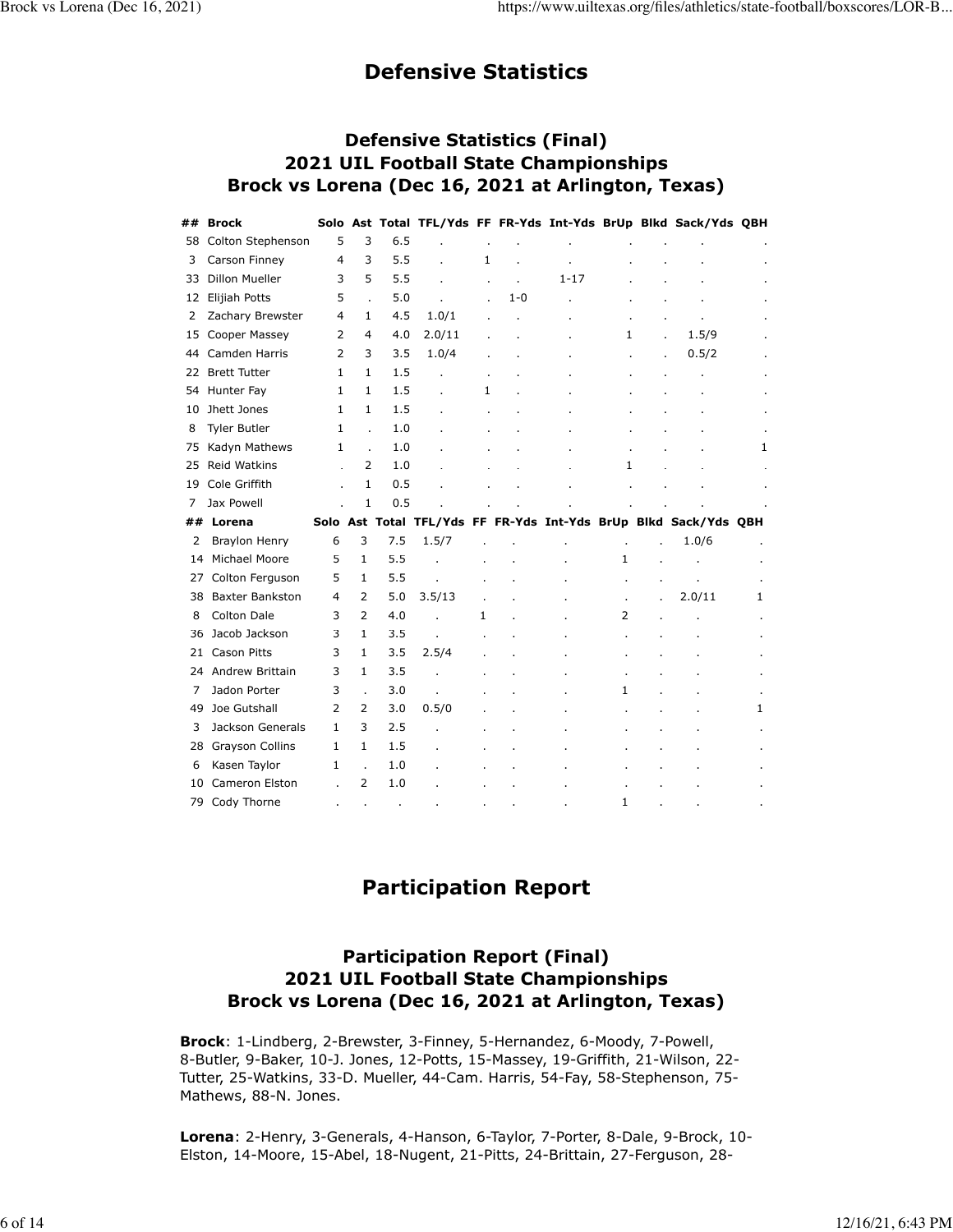Collins, 32-Pewitt, 33-Ritchie, 36-Jackson, 38-Bankston, 49-Gutshall, 79-Thorne.

# **Box Score**

# **Box Score (Final) Brock vs Lorena (Dec 16, 2021 at Arlington, Texas)**

| Score by Quarters<br>$\mathbf{1}$<br>$2 \t3 \t4$<br>Score                                                                                                                                                                                                                                                                                                                                                                                                                                                                                                                                                                                                                                                                                                                                                                                                                      |
|--------------------------------------------------------------------------------------------------------------------------------------------------------------------------------------------------------------------------------------------------------------------------------------------------------------------------------------------------------------------------------------------------------------------------------------------------------------------------------------------------------------------------------------------------------------------------------------------------------------------------------------------------------------------------------------------------------------------------------------------------------------------------------------------------------------------------------------------------------------------------------|
| $6\quad 6\quad 6\quad -\quad 18$<br>$Record: (15-1)$<br>Brock<br>Ø<br>Lorena 14 0 14 7 - 35<br>$Record: (14-2)$                                                                                                                                                                                                                                                                                                                                                                                                                                                                                                                                                                                                                                                                                                                                                                |
| <b>Scoring Summary:</b><br> 1st 09:18 LORENA – Rhett Hanson 2 yd run (Cole Nugent kick), 8–66 2:42, BROCK 0 – LORENA 7<br>05:12 LORENA – Rhett Hanson 54 yd run (Cole Nugent kick), 5–98 1:48, BROCK 0 – LORENA 14<br>2nd 11:55 BROCK - Kutter Wilson 1 yd run (Brody Baker kick failed), 9-80 5:09, BROCK 6 - LORENA 14<br>3rd 09:25 LORENA - Rhett Hanson 1 yd run (Cole Nugent kick), 4-44 1:30, BROCK 6 - LORENA 21<br>05:38 BROCK – Nathan Jones 4 yd pass from Tyler Moody (Camden Harris rush failed), 7–92 3:42, BROCK 12 – LORENA 21<br>00:27 LORENA - Camden Brock 4 yd pass from Ryne Abel (Cole Nugent kick), 3-52 1:05, BROCK 12 - LORENA 28<br>4th 03:19 LORENA - Cason Pitts 5 yd run (Cole Nugent kick), 5-25 3:02, BROCK 12 - LORENA 35<br>01:22 BROCK - Elijiah Potts 34 yd pass from Tyler Moody (Tyler Moody rush failed), 6-80 1:50, BROCK 18 - LORENA 35 |
| <b>BROCK</b><br>LORENA<br>FIRST DOWNS<br>16<br>16<br>$35 - 189$<br>$32 - 207$<br>$RUSHES-YARDS (NET)$<br>PASSING YDS (NET)<br>170<br>163<br>Passes Att-Comp-Int<br>$26 - 14 - 0$<br>$18 - 12 - 1$<br>TOTAL OFFENSE PLAYS-YARDS<br>$61 - 359$<br>50-370<br>Fumble Returns-Yards<br>$0 - 0$<br>0-0<br>Punt Returns-Yards<br>$1 - 2$<br>$1 - 19$<br>Kickoff Returns-Yards<br>$5 - 68$<br>$3 - 52$<br>Interception Returns-Yards<br>$1 - 17$<br>0-0<br>Punts (Number-Avg)<br>$5 - 28.0$<br>$3 - 31.3$<br>$4 - 0$<br>Fumbles-Lost<br>$2 - 1$<br>Penalties-Yards<br>$5 - 35$<br>$2 - 10$<br>27:15<br>Possession Time<br>20:45<br>Third-Down Conversions<br>5 of 13<br>3 of 7<br>Fourth-Down Conversions<br>0 of 3<br>0 of 0<br>Red-Zone Scores-Chances<br>$2 - 2$<br>$4 - 4$<br>Sacks By: Number-Yards<br>$2 - 11$<br>$3 - 17$                                                       |
| RUSHING: Brock-Kutter Wilson 24-171; Brett Tutter 2-34; Elijiah Potts<br>$ 1-3;$ Zachary Brewster 2-0; Tyler Moody 6-minus 19. Lorena-Rhett Hanson 28-196;<br>Braylon Henry 1-14; Jadon Porter 1-3; Ryne Abel 2-minus 11; Cason Pitts 0-5.                                                                                                                                                                                                                                                                                                                                                                                                                                                                                                                                                                                                                                     |
| PASSING: Brock-Tyler Moody 14-25-0-170; TEAM 0-1-0-0. Lorena-Ryne Abel<br>$12 - 18 - 1 - 163.$                                                                                                                                                                                                                                                                                                                                                                                                                                                                                                                                                                                                                                                                                                                                                                                 |
| <b>RECEIVING:</b> Brock-Nathan Jones 5-25; Elijiah Potts 3-88; Jhett Jones 3-21;<br>Zachary Brewster 2-19; Diego Hernandez 1-17. Lorena-Jadon Porter 5-85; Khi<br>Ritche 2-55; Kasen Taylor 2-19; Rhett Hanson 2-0; Camden Brock 1-4.                                                                                                                                                                                                                                                                                                                                                                                                                                                                                                                                                                                                                                          |
| INTERCEPTIONS: Brock-Dillon Mueller 1-17. Lorena-None.                                                                                                                                                                                                                                                                                                                                                                                                                                                                                                                                                                                                                                                                                                                                                                                                                         |
| FUMBLES: Brock-Kutter Wilson 2-0; Camden Harris 1-0; Jakob Lindberg 1-0.<br>Lorena-Rhett Hanson 1-1; Jadon Porter 1-0.                                                                                                                                                                                                                                                                                                                                                                                                                                                                                                                                                                                                                                                                                                                                                         |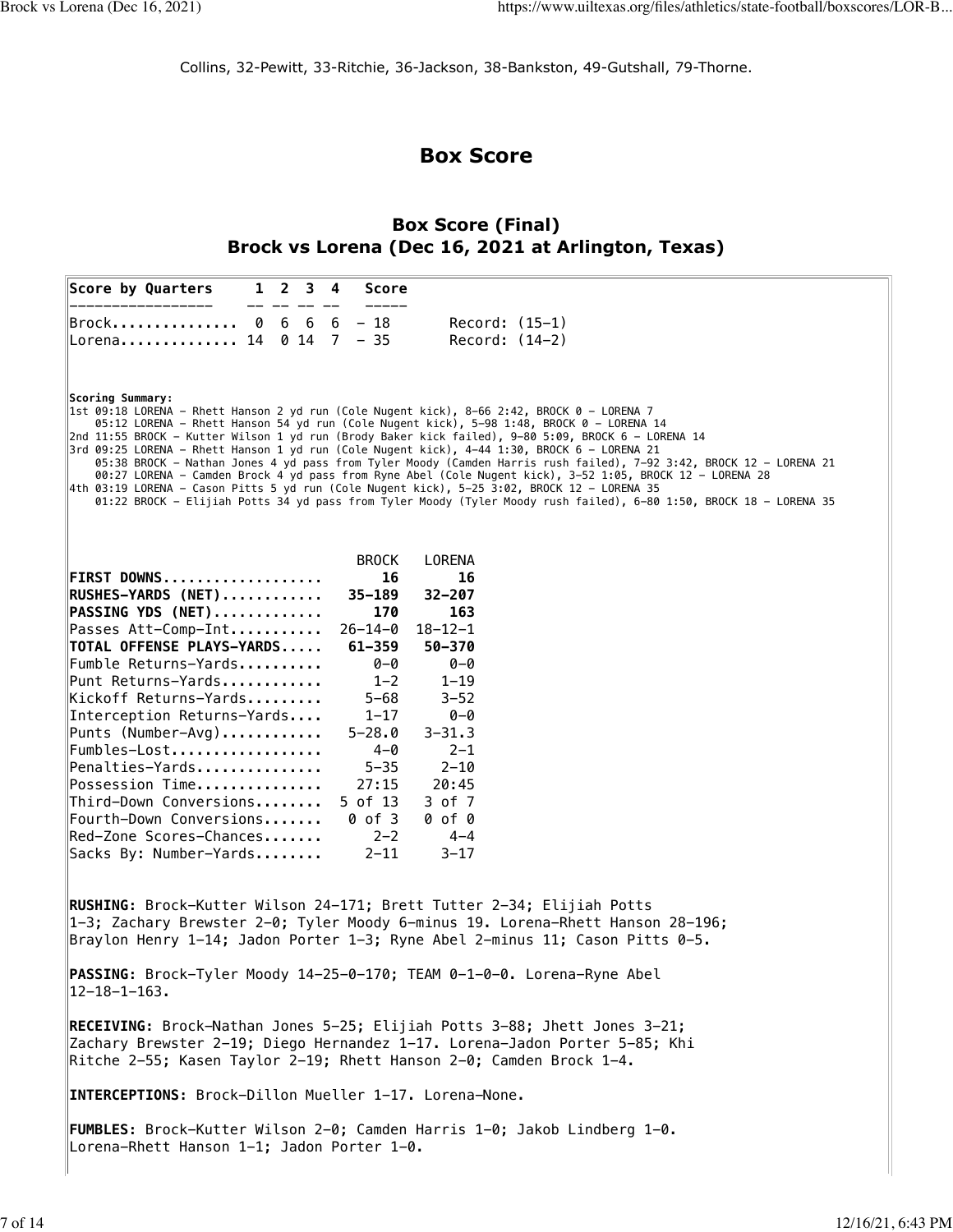Stadium: AT&T Stadium Mattendance: 13337 Kickoff time: 3:08 PM End of Game: 5:46 PM Total elapsed time: 2:38 Officials: Referee: Wes Hall; Umpire: Vince Williams; Linesman: Jeremy Gunnels; Line judge: Kelly Tallant; Back judge: Greg Greenwood; Field judge: Tim Cummins; Side judge: John Teague; Temperature: 72 Wind: N/A Weather: Indoors Conference 3A-D1 Championship

MVP: Offensive - #4 Rhett Hanson (Lorena) MVP: Defensive - #38 Baxter Bankston (Lorena)

Brock vs Lorena (Dec 16, 2021 at Arlington, Texas)

**SACKS (UA-A):** Brock-Cooper Massey 1-1; Camden Harris 0-1. Lorena-Baxter Bankston 2-0; Braylon Henry 1-0.

**TACKLES (UA-A):** Brock-Colton Stephenson 5-3; Carson Finney 4-3; Dillon Mueller 3-5; Elijiah Potts 5-0; Zachary Brewster 4-1; Cooper Massey 2-4; Camden Harris 2-3; Brett Tutter 1-1; Jhett Jones 1-1; Hunter Fay 1-1; Tyler Butler 1-0; Kadyn Mathews 1-0; Reid Watkins 0-2; Cole Griffith 0-1; Jax Powell 0-1. Lorena-Braylon Henry 6-3; Michael Moore 5-1; Colton Ferguson 5-1; Baxter Bankston 4-2; Colton Dale 3-2; Andrew Brittain 3-1; Cason Pitts 3-1; Jacob Jackson 3-1; Jadon Porter 3-0; Joe Gutshall 2-2; Jackson Generals 1-3; Grayson Collins 1-1; Kasen Taylor 1-0; Cameron Elston 0-2.

### **Player participation:**

Brock: 1-Lindberg, 2-Brewster, 3-Finney, 5-Hernandez, 6-Moody, 7-Powell, 8-Butler, 9-Baker, 10-J. Jones, 12-Potts, 15-Massey, 19-Griffith, 21-Wilson, 22-Tutter, 25-Watkins, 33-D. Mueller, 44-Cam. Harris, 54-Fay, 58-Stephenson, 75-Mathews, 88-N. Jones.

Lorena: 2-Henry, 3-Generals, 4-Hanson, 6-Taylor, 7-Porter, 8-Dale, 9-Brock, 10-Elston, 14-Moore, 15-Abel, 18-Nugent, 21-Pitts, 24-Brittain, 27-Ferguson, 28-Collins, 32-Pewitt, 33-Ritchie, 36-Jackson, 38-Bankston, 49-Gutshall, 79-Thorne.

# **Play-by-Play Summary**

### **Play-by-Play Summary 2021 UIL Football State Championships Brock vs Lorena (Dec 16, 2021 at Arlington, Texas)**

# **1st Quarter**

|        | Brock wins toss & defers; Lorena will receive & defend west endzone                                       |
|--------|-----------------------------------------------------------------------------------------------------------|
| Brock  | 1-10 at Brock40 BROCK ball on BROCK40.                                                                    |
|        | Baker kickoff 48 yards to the LORENA12, Taylor return 22 yards to the LORENA34 (Tutter; Griffith).        |
| Lorena | 1-10 at Lorena34 Hanson rush for 4 yards to the LORENA38 (Cam. Harris).                                   |
| Lorena | 2-6 at Lorena38 Abel pass complete to Ritchie for 35 yards to the BROCK27, 1ST DOWN LORENA (Brewster).    |
| Lorena | 1-10 at Brock27 Hanson rush for 9 yards to the BROCK18 (Potts).                                           |
| Lorena | 2-1 at Brock18 Hanson rush for 2 yards to the BROCK16, 1ST DOWN LORENA (Brewster; Finney).                |
| Lorena | 1-10 at Brock16 Hanson rush for 3 yards to the BROCK13 (Mathews).                                         |
| Lorena | 2-7 at Brock13 Abel pass complete to Porter for 9 yards to the BROCK4, <b>1ST DOWN LORENA</b> (Brewster). |
| Lorena | 1-G at Brock04 Hanson rush for 2 yards to the BROCK2 (Stephenson).                                        |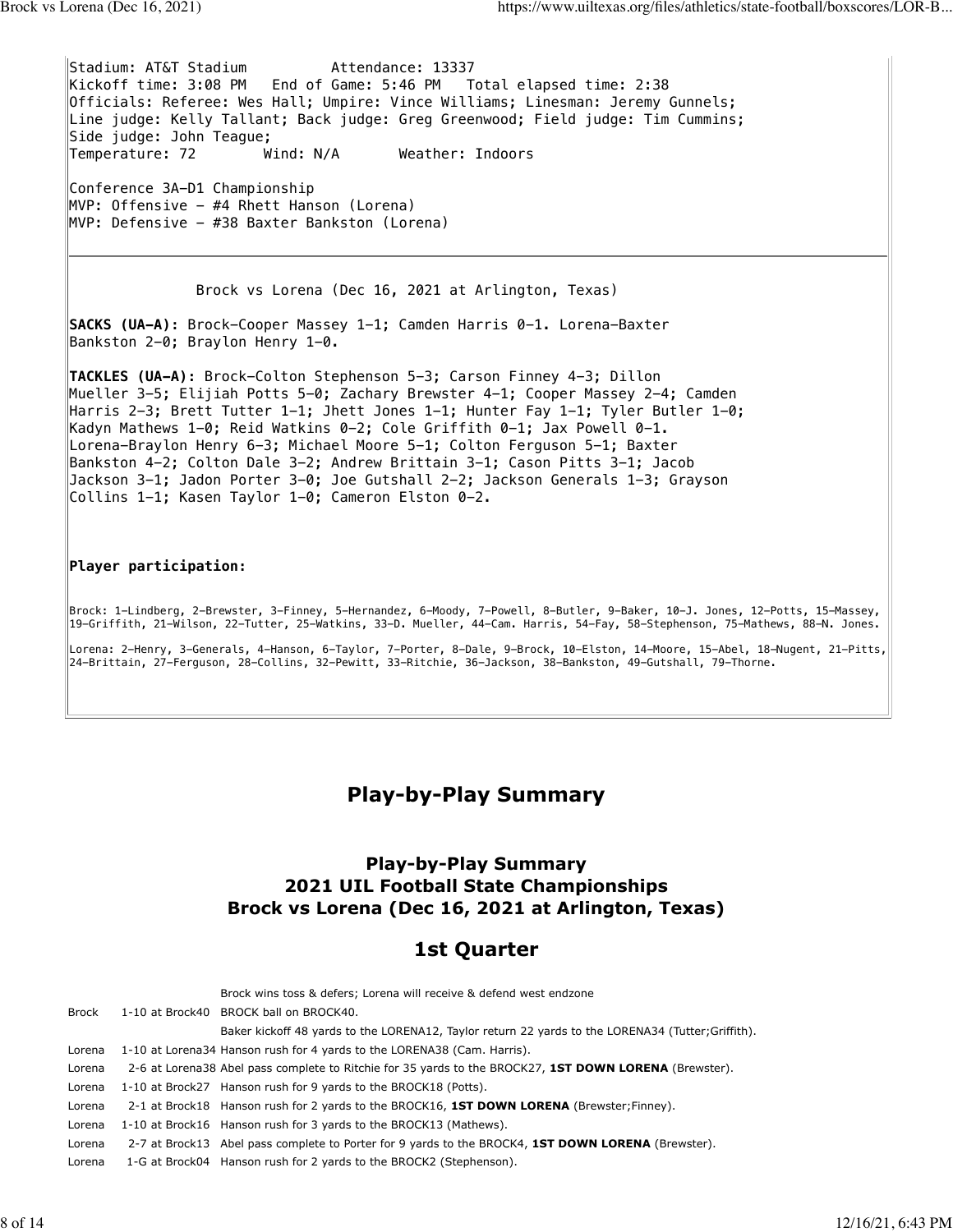| Lorena       |                              | 2-G at Brock02 Hanson rush for 2 yards to the BROCK0, TOUCHDOWN, clock 09:18.                                                      |
|--------------|------------------------------|------------------------------------------------------------------------------------------------------------------------------------|
|              |                              | Nugent kick attempt good.                                                                                                          |
|              |                              | Lorena 7, Brock 0                                                                                                                  |
|              |                              | Drive: 8 plays, 66 yards, TOP 02:50                                                                                                |
|              |                              | Pewitt kickoff 54 yards to the BROCK6, Lindberg return 25 yards to the BROCK31 (Jackson).                                          |
| <b>Brock</b> |                              | 1-10 at Brock31 BROCK drive start at 09:10.                                                                                        |
| <b>Brock</b> |                              | 1-10 at Brock31 Moody pass complete to N. Jones for 11 yards to the BROCK42, 1ST DOWN BROCK (Brittain).                            |
| <b>Brock</b> |                              | 1-10 at Brock42 Wilson rush for 15 yards to the LORENA43, 1ST DOWN BROCK, out-of-bounds (Ferguson).                                |
| <b>Brock</b> |                              | 1-10 at Lorena43 Wilson rush for loss of 2 yards to the LORENA45 (Pitts).                                                          |
| <b>Brock</b> |                              | 2-12 at Lorena45 Moody pass complete to Brewster for 3 yards to the LORENA42 (Dale).                                               |
| <b>Brock</b> |                              | 3-9 at Lorena42 Moody pass incomplete to N. Jones.                                                                                 |
| <b>Brock</b> |                              | 4-9 at Lorena42 Brewster punt 40 yards to the LORENA2, downed.                                                                     |
|              |                              | Drive: 5 plays, 27 yards, TOP 02:10                                                                                                |
| Lorena       |                              | 1-10 at Lorena02 LORENA drive start at 07:00.                                                                                      |
| Lorena       |                              | 1-10 at Lorena02 Hanson rush for 10 yards to the LORENA12, 1ST DOWN LORENA (Watkins; Finney).                                      |
| Lorena       |                              | 1-10 at Lorena12 Hanson rush for 5 yards to the LORENA17 (D. Mueller), PENALTY BROCK face mask (Finney) 15 yards to the LORENA32,  |
| Lorena       | 1-10 at Lorena32 1st and 10. |                                                                                                                                    |
| Lorena       |                              | 1-10 at Lorena32 Hanson rush for 6 yards to the LORENA38 (Powell; Cam. Harris).                                                    |
| Lorena       |                              | 2-4 at Lorena38 Abel pass complete to Taylor for 8 yards to the LORENA46, 1ST DOWN LORENA (Potts).                                 |
| Lorena       |                              | 1-10 at Lorena46 Timeout Brock, clock 05:23.                                                                                       |
| Lorena       |                              | 1-10 at Lorena46 Hanson rush for 54 yards to the BROCK0, 1ST DOWN LORENA, TOUCHDOWN, clock 05:12.                                  |
|              |                              | Nugent kick attempt good.                                                                                                          |
|              |                              | Lorena 14, Brock 0                                                                                                                 |
|              |                              | Drive: 5 plays, 98 yards, TOP 01:56                                                                                                |
|              |                              | Pewitt kickoff 49 yards to the BROCK11, Potts return 9 yards to the BROCK20 (Jackson; Elston).                                     |
| <b>Brock</b> |                              | 1-10 at Brock20 BROCK drive start at 05:04.                                                                                        |
| <b>Brock</b> |                              | 1-10 at Brock20 Moody rush for loss of 2 yards to the BROCK18 (Bankston).                                                          |
| <b>Brock</b> |                              | 2-12 at Brock18 Moody pass complete to Brewster for 16 yards to the BROCK34, 1ST DOWN BROCK (Ferguson).                            |
| <b>Brock</b> |                              | 1-10 at Brock34 Brewster rush for 1 yard to the BROCK35 (Generals; Dale).                                                          |
| <b>Brock</b> |                              | 2-9 at Brock35 Moody rush for 1 yard to the BROCK36 (Moore).                                                                       |
| <b>Brock</b> |                              | 3-8 at Brock36 Moody pass complete to Potts for 47 yards to the LORENA17, 1ST DOWN BROCK (Dale).                                   |
| <b>Brock</b> |                              | 1-10 at Lorena17 Moody pass complete to N. Jones for 4 yards to the LORENA13 (Generals; Bankston).                                 |
| <b>Brock</b> |                              | 2-6 at Lorena13 Wilson rush for 8 yards to the LORENA5, 1ST DOWN BROCK (Brittain).                                                 |
| <b>Brock</b> |                              | 1-G at Lorena05 Brewster rush for loss of 1 yard to the LORENA6 (Pitts).                                                           |
| <b>Brock</b> | 2-G at Lorena06              | Moody pass incomplete to Potts, PENALTY LORENA pass interference (Dale) 5 yards to the LORENA1, 1ST DOWN<br><b>BROCK, NO PLAY.</b> |
|              |                              | Drive: 8 plays, 79 yards, TOP 05:15                                                                                                |
|              |                              | Lorena 14, Brock 0                                                                                                                 |
|              |                              | <b>2nd Quarter</b>                                                                                                                 |
|              |                              |                                                                                                                                    |
|              |                              |                                                                                                                                    |

- Brock 1-G at Lorena01 Start of 2nd quarter, clock 12:00.
- Brock 1-G at Lorena01 Wilson rush for 1 yard to the LORENA0, TOUCHDOWN, clock 11:55.
	- Baker kick attempt failed.

### **Lorena 14, Brock 6**

### Drive: 9 plays, 80 yards, TOP 05:15

Baker kickoff 55 yards to the LORENA5, Taylor return 14 yards to the LORENA19 (Butler).

- Lorena 1-10 at Lorena19 LORENA drive start at 11:49.
- Lorena 1-10 at Lorena19 Hanson rush for no gain to the LORENA19 (Massey).
- Lorena 2-10 at Lorena19 Abel pass incomplete to Taylor.
- Lorena 3-10 at Lorena19 Abel pass complete to Ritchie for 20 yards to the LORENA39, **1ST DOWN LORENA** (Brewster).
- Lorena 1-10 at Lorena39 Hanson rush for 1 yard to the LORENA40, fumble forced by Fay, fumble by Hanson recovered by BROCK Potts at<br>Lorena 1-10 at Lorena39 LORENA42.

#### Drive: 4 plays, 23 yards, TOP 01:11

- Brock 1-10 at Lorena42 BROCK drive start at 10:38.
- Brock 1-10 at Lorena42 Moody pass incomplete to Potts (Dale), *PENALTY BROCK illegal formation 5 yards to the LORENA47*, NO PLAY.
- Brock 1-15 at Lorena47 Moody sacked for loss of 4 yards to the BROCK49 (Bankston).
- Brock 2-19 at Brock49 Moody sacked for loss of 6 yards to the BROCK43 (Henry).
- Brock 3-25 at Brock43 Timeout Brock, clock 08:53.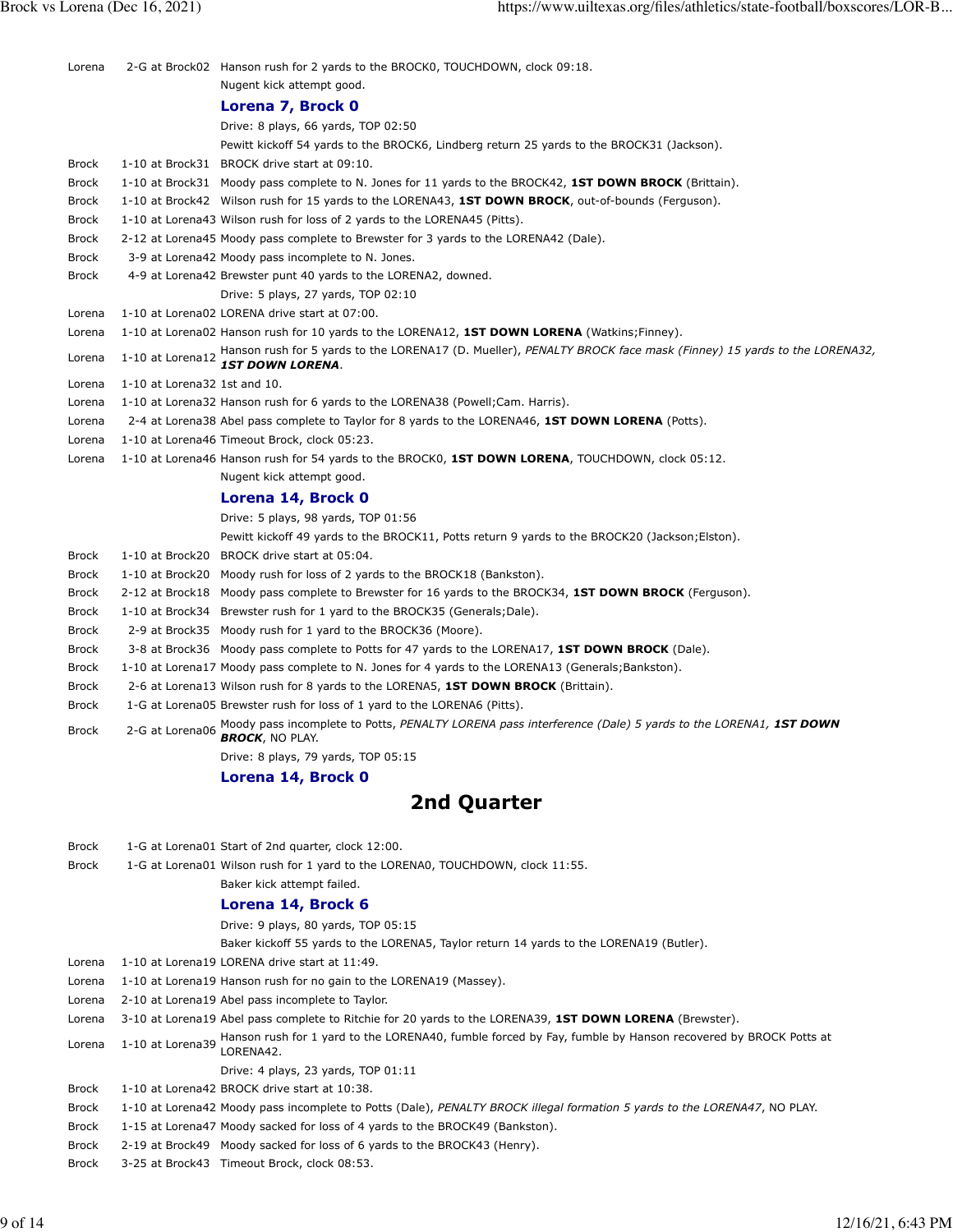| <b>Brock</b> | 3-25 at Brock43 Moody pass incomplete to N. Jones (Porter).                                                                                                                                   |
|--------------|-----------------------------------------------------------------------------------------------------------------------------------------------------------------------------------------------|
| <b>Brock</b> | 4-25 at Brock43 Brewster punt 31 yards to the LORENA26, downed.                                                                                                                               |
|              | Drive: 3 plays, minus 15 yards, TOP 02:03                                                                                                                                                     |
| Lorena       | 1-10 at Lorena26 LORENA drive start at 08:35.                                                                                                                                                 |
| Lorena       | 1-10 at Lorena26 Abel pass complete to Hanson for 1 yard to the LORENA27 (D. Mueller).                                                                                                        |
| Lorena       | 2-9 at Lorena27 Abel pass complete to Porter for 21 yards to the LORENA48, fumble forced by Finney, fumble by Porter recovered by<br>LORENA TEAM at LORENA48, 1ST DOWN LORENA, out-of-bounds. |
| Lorena       | 1-10 at Lorena48 Hanson rush for 3 yards to the BROCK49 (D. Mueller; Stephenson).                                                                                                             |
| Lorena       | 2-7 at Brock49 Abel sacked for loss of 5 yards to the LORENA46 (Massey; Cam. Harris).                                                                                                         |
| Lorena       | 3-12 at Lorena46 Abel pass complete to Hanson for loss of 1 yard to the LORENA45 (Brewster).                                                                                                  |
| Lorena       | 4-13 at Lorena45 Porter punt 38 yards to the BROCK17, downed.                                                                                                                                 |
|              | Drive: 5 plays, 19 yards, TOP 02:25                                                                                                                                                           |
| <b>Brock</b> | 1-10 at Brock17 BROCK drive start at 06:10.                                                                                                                                                   |
| <b>Brock</b> | 1-10 at Brock17 Wilson rush for 8 yards to the BROCK25 (Ferguson).                                                                                                                            |
| <b>Brock</b> | 2-2 at Brock25 Wilson rush for 4 yards to the BROCK29, 1ST DOWN BROCK (Henry).                                                                                                                |
| <b>Brock</b> | 1-10 at Brock29 Wilson rush for 6 yards to the BROCK35 (Moore).                                                                                                                               |
| <b>Brock</b> | 2-4 at Brock35 Wilson rush for 6 yards to the BROCK41, <b>1ST DOWN BROCK</b> (Henry).                                                                                                         |
| <b>Brock</b> | 1-10 at Brock41 Wilson rush for loss of 4 yards to the BROCK37, fumble by Wilson recovered by BROCK Wilson at BROCK37.                                                                        |
| <b>Brock</b> | 2-14 at Brock37 Moody pass incomplete to J. Jones, QB hurry by Gutshall.                                                                                                                      |
| <b>Brock</b> | 3-14 at Brock37 PENALTY BROCK delay of game 5 yards to the BROCK32.                                                                                                                           |
| <b>Brock</b> | 3-19 at Brock32 Moody pass incomplete to N. Jones, QB hurry by Bankston.                                                                                                                      |
| <b>Brock</b> | 4-19 at Brock32 Brewster punt 30 yards to the LORENA38, Dale return 19 yards to the BROCK43, out-of-bounds (Finney).                                                                          |
|              | Drive: 7 plays, 15 yards, TOP 03:19                                                                                                                                                           |
| Lorena       | 1-10 at Brock43 LORENA drive start at 02:51.                                                                                                                                                  |
| Lorena       | 1-10 at Brock43 Abel pass incomplete to Porter.                                                                                                                                               |
| Lorena       | 2-10 at Brock43 Abel pass complete to Porter for 10 yards to the BROCK33, 1ST DOWN LORENA (Stephenson).                                                                                       |
| Lorena       | 1-10 at Brock33 Abel sacked for loss of 6 yards to the BROCK39 (Massey).                                                                                                                      |
| Lorena       | 2-16 at Brock39 Abel pass incomplete to Brock (Watkins).                                                                                                                                      |
| Lorena       | 3-16 at Brock39 Abel pass incomplete to Hanson (Massey).                                                                                                                                      |
| Lorena       | 4-16 at Brock39 Porter punt 30 yards to the BROCK9, fair catch by Potts.                                                                                                                      |
|              | Drive: 5 plays, 4 yards, TOP 01:22                                                                                                                                                            |
| <b>Brock</b> | 1-10 at Brock09 BROCK drive start at 01:29.                                                                                                                                                   |
| <b>Brock</b> | 1-10 at Brock09 Wilson rush for 4 yards to the BROCK13 (Henry).                                                                                                                               |
| <b>Brock</b> | 2-6 at Brock13 Wilson rush for 4 yards to the BROCK17 (Ferguson).                                                                                                                             |
| <b>Brock</b> | 3-2 at Brock17 Timeout Lorena, clock 00:50.                                                                                                                                                   |
| <b>Brock</b> | 3-2 at Brock17 Wilson rush for 40 yards to the LORENA43, 1ST DOWN BROCK (Porter).                                                                                                             |
| <b>Brock</b> | 1-10 at Lorena43 TEAM pass incomplete.                                                                                                                                                        |
| <b>Brock</b> | 2-10 at Lorena43 Moody pass complete to N. Jones for 4 yards to the LORENA39, out-of-bounds (Porter).                                                                                         |
| Brock        | 3-6 at Lorena39 Wilson rush for 2 yards to the LORENA37 (Generals; Gutshall).                                                                                                                 |
| <b>Brock</b> | 4-4 at Lorena37 Timeout Brock, clock 00:01.                                                                                                                                                   |
| Brock        | 4-4 at Lorena37 Moody pass incomplete to N. Jones (Moore).                                                                                                                                    |
|              | Drive: 7 plays, 54 yards, TOP 01:29                                                                                                                                                           |
| Lorena       | 1-10 at Lorena37 LORENA drive start at 00:00.                                                                                                                                                 |
| Lorena       | 1-10 at Lorena37 End of half, clock 00:00.                                                                                                                                                    |
|              | Lorena 14, Brock 6                                                                                                                                                                            |
|              |                                                                                                                                                                                               |

# **3rd Quarter**

| Lorena       | 1-10 at Lorena37 Start of 3rd quarter, clock 12:00, LORENA ball on LORENA40.                |
|--------------|---------------------------------------------------------------------------------------------|
|              | Pewitt kickoff 60 yards to the BROCK0, touchback.                                           |
| Brock        | 1-10 at Brock25 BROCK drive start at 12:00.                                                 |
| Brock        | 1-10 at Brock25 Wilson rush for 3 yards to the BROCK28 (Ferguson; Dale).                    |
| Brock        | 2-7 at Brock28 PENALTY BROCK false start (Roger) 5 yards to the BROCK23.                    |
| <b>Brock</b> | 2-12 at Brock23 Moody pass incomplete to Potts (Thorne).                                    |
| Brock        | 3-12 at Brock23 Moody pass incomplete to Hernandez.                                         |
| Brock        | 4-12 at Brock23 Brewster punt 21 yards to the BROCK44, out-of-bounds.                       |
|              | Drive: 3 plays, minus 2 yards, TOP 01:05                                                    |
| Lorena       | 1-10 at Brock44 LORENA drive start at 10:55.                                                |
| Lorena       | 1-10 at Brock44 Hanson rush for 8 yards to the BROCK36 (Finney; Stephenson).                |
| Lorena       | 2-2 at Brock36 Hanson rush for 34 yards to the BROCK2, <b>1ST DOWN LORENA</b> (Stephenson). |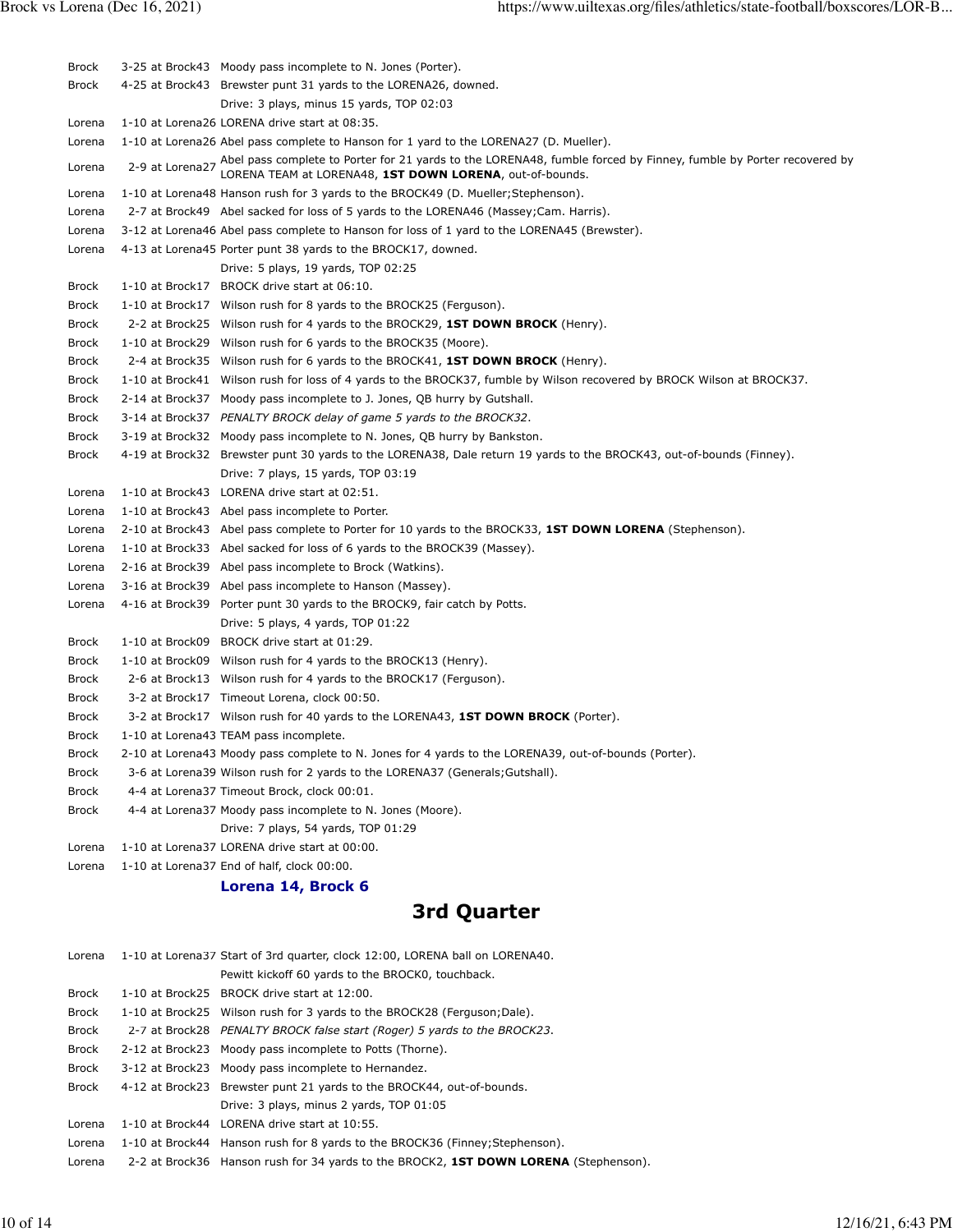| Lorena           |                 | 1-G at Brock02 Hanson rush for 1 yard to the BROCK1 (D. Mueller; Massey).                                                                                                                             |
|------------------|-----------------|-------------------------------------------------------------------------------------------------------------------------------------------------------------------------------------------------------|
| Lorena           |                 | 2-G at Brock01 Hanson rush for 1 yard to the BROCK0, TOUCHDOWN, clock 09:25.                                                                                                                          |
|                  |                 | Nugent kick attempt good.                                                                                                                                                                             |
|                  |                 | Lorena 21, Brock 6                                                                                                                                                                                    |
|                  |                 | Drive: 4 plays, 44 yards, TOP 01:35                                                                                                                                                                   |
|                  |                 | Pewitt kickoff 58 yards to the BROCK2, Lindberg return 6 yards to the BROCK8 (Jackson), fumble by Lindberg.                                                                                           |
| <b>Brock</b>     |                 | 1-10 at Brock08 BROCK drive start at 09:20.                                                                                                                                                           |
| Brock            |                 | 1-10 at Brock08 Wilson rush for 3 yards to the BROCK11.                                                                                                                                               |
| Brock            |                 | 2-7 at Brock11 Moody pass complete to J. Jones for 11 yards to the BROCK22, 1ST DOWN BROCK (Generals).                                                                                                |
| <b>Brock</b>     | 1-10 at Brock22 | Wilson rush for 38 yards to the LORENA40, fumble forced by Dale, fumble by Wilson recovered by BROCK Wilson at<br>LORENA39, 1ST DOWN BROCK.                                                           |
| Brock            |                 | 1-10 at Lorena39 Tutter rush for 32 yards to the LORENA7, <b>1ST DOWN BROCK</b> (Moore).                                                                                                              |
| Brock            |                 | 1-G at Lorena07 Tutter rush for 2 yards to the LORENA5 (Bankston).                                                                                                                                    |
| Brock            |                 | 2-G at Lorena05 Wilson rush for 1 yard to the LORENA4 (Pitts).                                                                                                                                        |
| <b>Brock</b>     |                 | 3-G at Lorena04 Moody pass complete to N. Jones for 4 yards to the LORENA0, TOUCHDOWN, clock 05:38.                                                                                                   |
|                  |                 | Cam. Harris rush attempt failed.                                                                                                                                                                      |
|                  |                 | Lorena 21, Brock 12                                                                                                                                                                                   |
|                  |                 | Drive: 7 plays, 92 yards, TOP 03:51                                                                                                                                                                   |
|                  |                 | Baker kickoff 39 yards to the LORENA21, Taylor return 16 yards to the LORENA37 (Tutter).                                                                                                              |
| Lorena           |                 | 1-10 at Lorena37 LORENA drive start at 05:29.                                                                                                                                                         |
| Lorena           |                 | 1-10 at Lorena37 Hanson rush for 5 yards to the LORENA42 (Finney).                                                                                                                                    |
| Lorena           |                 | 2-5 at Lorena42 Hanson rush for 2 yards to the LORENA44 (Fay; D. Mueller).                                                                                                                            |
| Lorena           |                 | 3-3 at Lorena44 Abel pass complete to Taylor for 11 yards to the BROCK45, 1ST DOWN LORENA (Massey; D. Mueller).                                                                                       |
| Lorena           |                 | 1-10 at Brock45 Hanson rush for loss of 4 yards to the BROCK49 (Cam. Harris; Massey).                                                                                                                 |
| Lorena           |                 | 2-14 at Brock49 Porter rush for 3 yards to the BROCK46, out-of-bounds (J. Jones).                                                                                                                     |
| Lorena           |                 | 3-11 at Brock46 PENALTY BROCK offside defense 5 yards to the BROCK41.                                                                                                                                 |
| Lorena<br>Lorena |                 | 3-6 at Brock41 PENALTY LORENA false start (Porter) 5 yards to the BROCK46.<br>3-11 at Brock46 Abel pass intercepted by D. Mueller at the BROCK31, D. Mueller return 17 yards to the BROCK48 (Taylor). |
|                  |                 | Drive: 6 plays, 17 yards, TOP 02:21                                                                                                                                                                   |
| Brock            |                 | 1-10 at Brock48 BROCK drive start at 03:08.                                                                                                                                                           |
| Brock            |                 | 1-10 at Brock48 Wilson rush for no gain to the BROCK48 (Gutshall).                                                                                                                                    |
| <b>Brock</b>     |                 | 2-10 at Brock48 Moody pass complete to J. Jones for 5 yards to the LORENA47 (Moore).                                                                                                                  |
| Brock            |                 | 3-5 at Lorena47 Wilson rush for loss of 1 yard to the LORENA48 (Henry; Bankston).                                                                                                                     |
| Brock            |                 | 4-6 at Lorena48 Wilson rush for no gain to the LORENA48, out-of-bounds (Porter).                                                                                                                      |
|                  |                 | Drive: 4 plays, 4 yards, TOP 01:36                                                                                                                                                                    |
| Lorena           |                 | 1-10 at Lorena48 LORENA drive start at 01:32.                                                                                                                                                         |
| Lorena           |                 | 1-10 at Lorena48 Abel pass complete to Porter for 45 yards to the BROCK7, 1ST DOWN LORENA (Potts).                                                                                                    |
| Lorena           |                 | 1-G at Brock07 Hanson rush for 3 yards to the BROCK4 (Stephenson; Watkins).                                                                                                                           |
| Lorena           |                 | 2-G at Brock04 Abel pass complete to Brock for 4 yards to the BROCK0, TOUCHDOWN, clock 00:27.                                                                                                         |
|                  |                 | Nugent kick attempt good.                                                                                                                                                                             |
|                  |                 | Lorena 28, Brock 12                                                                                                                                                                                   |
|                  |                 | Drive: 3 plays, 52 yards, TOP 01:13                                                                                                                                                                   |
|                  |                 | Pewitt kickoff 55 yards to the BROCK5, Lindberg return 17 yards to the BROCK22 (Collins).                                                                                                             |
| <b>Brock</b>     |                 | 1-10 at Brock22 BROCK drive start at 00:19.                                                                                                                                                           |
| <b>Brock</b>     |                 | 1-10 at Brock22 Wilson rush for 4 yards to the BROCK26 (Gutshall).                                                                                                                                    |
|                  |                 | Drive: 1 plays, 4 yards, TOP 02:41                                                                                                                                                                    |
|                  |                 | Lorena 28, Brock 12                                                                                                                                                                                   |
|                  |                 | 4th Quarter                                                                                                                                                                                           |
| <b>Brock</b>     |                 | 2-6 at Brock26 Start of 4th quarter, clock 12:00.                                                                                                                                                     |
| Brock            |                 | 2-6 at Brock26 Moody rush for loss of 1 yard to the BROCK25 (Pitts; Gutshall).                                                                                                                        |
| Brock            |                 | 3-7 at Brock25 Moody pass complete to Potts for 7 yards to the BROCK32, 1ST DOWN BROCK, out-of-bounds (Brittain).                                                                                     |
| <b>Brock</b>     |                 | 1-10 at Brock32 Wilson rush for 3 yards to the BROCK35 (Ferguson).                                                                                                                                    |
| <b>Brock</b>     |                 | 2-7 at Brock35 Moody sacked for loss of 7 yards to the BROCK28 (Bankston).                                                                                                                            |
| <b>Brock</b>     |                 | 3-14 at Brock28 Moody pass incomplete to Hernandez (Dale).                                                                                                                                            |
| Brock            |                 | 4-14 at Brock28 Potts punt 18 yards to the BROCK46, out-of-bounds.                                                                                                                                    |

Lorena 1-10 at Brock46 LORENA drive start at 09:38.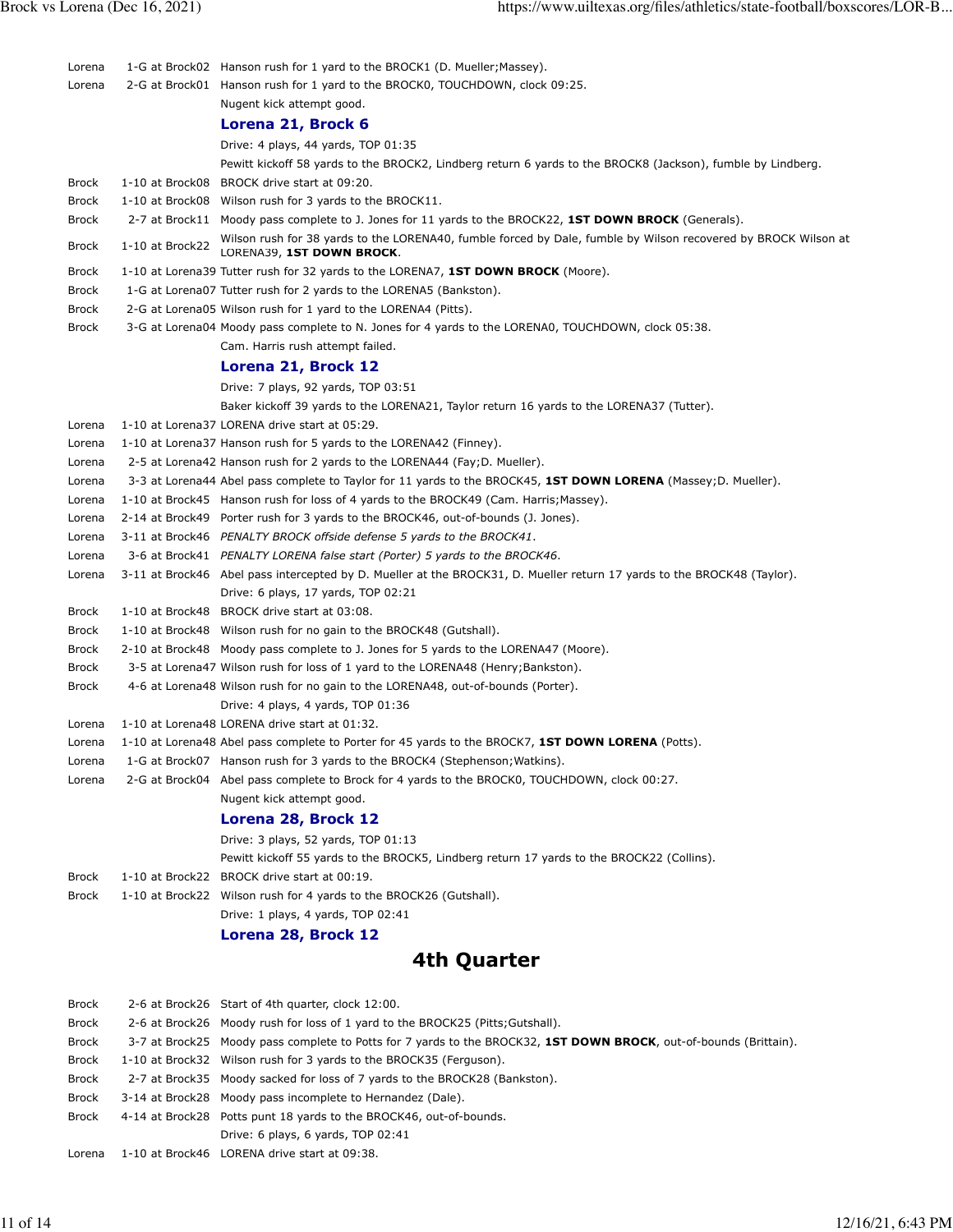| Lorena         |                 | 1-10 at Brock46 Hanson rush for 2 yards to the BROCK44 (Stephenson).                                                                           |
|----------------|-----------------|------------------------------------------------------------------------------------------------------------------------------------------------|
| Lorena         | 2-8 at Brock44  | Hanson rush for 3 yards to the BROCK41 (D. Mueller; J. Jones).                                                                                 |
| Lorena         |                 | 3-5 at Brock41 Abel pass incomplete to Ritchie, QB hurry by Mathews.                                                                           |
| Lorena         | 4-5 at Brock41  | Porter punt 26 yards to the BROCK15, Cam. Harris return 0 yards to the BROCK15, fumble by Cam. Harris recovered by<br>BROCK Massey at BROCK17. |
|                |                 | Drive: 3 plays, 5 yards, TOP 01:42                                                                                                             |
| <b>Brock</b>   |                 | 1-10 at Brock17 BROCK drive start at 07:56.                                                                                                    |
| <b>Brock</b>   |                 | 1-10 at Brock17 Moody pass incomplete to Potts.                                                                                                |
| <b>Brock</b>   |                 | 2-10 at Brock17 Moody pass complete to J. Jones for 5 yards to the BROCK22 (Brittain; Henry).                                                  |
| Brock<br>Brock |                 | 3-5 at Brock22 Wilson rush for no gain to the BROCK22 (Henry).<br>4-5 at Brock22 Timeout Lorena, clock 06:28.                                  |
| Brock          |                 | 4-5 at Brock22 Potts rush for 3 yards to the BROCK25 (Henry).                                                                                  |
|                |                 | Drive: 4 plays, 10 yards, TOP 01:35                                                                                                            |
| Lorena         |                 | 1-10 at Brock25 LORENA drive start at 06:21.                                                                                                   |
| Lorena         |                 | 1-10 at Brock25 Abel pass complete to Porter for no gain to the BROCK25 (D. Mueller).                                                          |
| Lorena         |                 | 2-10 at Brock25 Hanson rush for 5 yards to the BROCK20 (Finney).                                                                               |
| Lorena         | 3-5 at Brock20  | Hanson rush for 10 yards to the BROCK10, 1ST DOWN LORENA (Cam. Harris).                                                                        |
| Lorena         | 1-G at Brock10  | Hanson rush for 4 yards to the BROCK6 (Stephenson).                                                                                            |
| Lorena         | 2-G at Brock06  | Hanson rush for 1 yard to the BROCK5, Pitts for 5 yards to the BROCK0, TOUCHDOWN, clock 03:19.                                                 |
|                |                 | Nugent kick attempt good.                                                                                                                      |
|                |                 | Lorena 35, Brock 12                                                                                                                            |
|                |                 | Drive: 5 plays, 25 yards, TOP 03:09                                                                                                            |
|                |                 | Pewitt kickoff 51 yards to the BROCK9, Lindberg return 11 yards to the BROCK20 (Collins; Elston).                                              |
| Brock          | 1-10 at Brock20 | BROCK drive start at 03:12.                                                                                                                    |
| <b>Brock</b>   | 1-10 at Brock20 | Moody pass incomplete to Potts (Dale).                                                                                                         |
| Brock          | 2-10 at Brock20 | Moody pass incomplete to N. Jones.                                                                                                             |
| Brock          | 3-10 at Brock20 | Wilson rush for 27 yards to the BROCK47, 1ST DOWN BROCK (Jackson).                                                                             |
| Brock          | 1-10 at Brock47 | Moody pass complete to N. Jones for 2 yards to the BROCK49 (Moore).                                                                            |
| Brock          | 2-8 at Brock49  | Moody pass complete to Hernandez for 17 yards to the LORENA34, 1ST DOWN BROCK (Moore; Henry).                                                  |
| Brock          |                 | 1-10 at Lorena34 Moody pass complete to Potts for 34 yards to the LORENA0, 1ST DOWN BROCK, TOUCHDOWN, clock 01:22.                             |
| Brock          |                 | 1-G at Lorena03 Timeout Brock, clock 01:22.                                                                                                    |
|                |                 | Moody rush attempt failed.                                                                                                                     |
|                |                 | Lorena 35, Brock 18                                                                                                                            |
|                |                 | Drive: 6 plays, 80 yards, TOP 01:50                                                                                                            |
|                |                 | Baker kickoff 15 yards to the LORENA45, on-side kick, recovered by LORENA Taylor on LORENA45.                                                  |
| Lorena         |                 | 1-10 at Lorena45 LORENA drive start at 01:22.                                                                                                  |
| Lorena         |                 | 1-10 at Lorena45 Hanson rush for 18 yards to the BROCK37, 1ST DOWN LORENA (Potts).                                                             |
| Lorena         |                 | 1-10 at Brock37 Henry rush for 14 yards to the BROCK23, 1ST DOWN LORENA (Potts).                                                               |
| Lorena         |                 | 1-10 at Brock23 End of game, clock 00:00.                                                                                                      |
|                |                 | Drive: 2 plays, 32 yards, TOP 01:22                                                                                                            |
|                |                 | <b>FINAL SCORE</b>                                                                                                                             |
|                |                 | Lorena 35, Brock 18                                                                                                                            |
|                |                 |                                                                                                                                                |
|                |                 | <b>Play Breakdown Summary</b>                                                                                                                  |
|                |                 | <b>Play Breakdown Summary (Final)</b><br>2021 UIL Football State Championships<br>Brock vs Lorena (Dec 16, 2021 at Arlington, Texas)           |
|                |                 |                                                                                                                                                |
|                | Brock           | Lorena                                                                                                                                         |

**Down RUN PASS Total Down RUN PASS Total**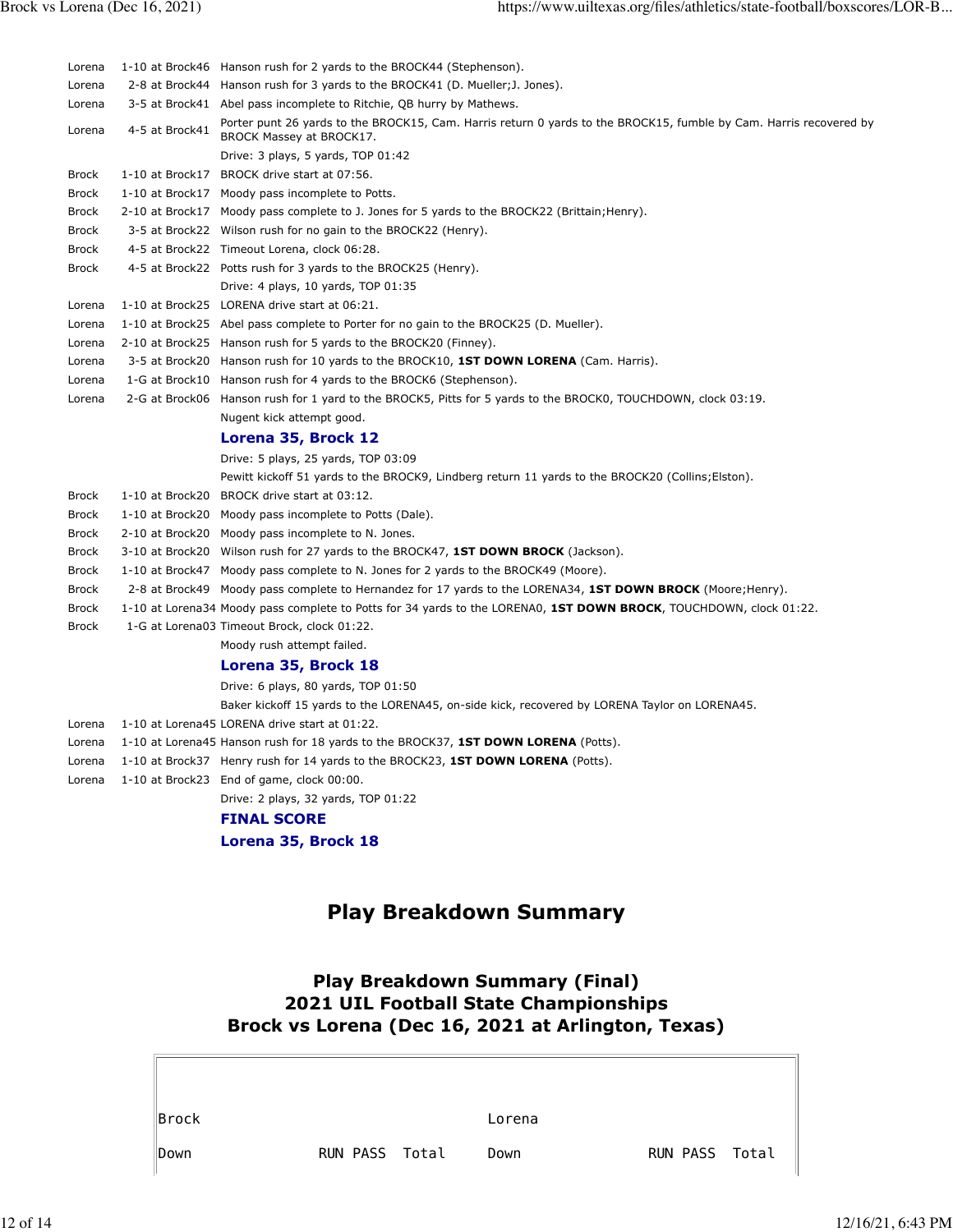| OVERALL<br>32<br>29<br>61<br>26<br>IIST DOWN<br>18<br>8<br>2ND DOWN-SHORT<br>1<br>1<br>0<br>5<br>2ND DOWN-MIDDLE<br>5<br>0<br>2ND DOWN-LONG<br>1<br>12<br>13<br>3RD DOWN-SHORT<br>1<br>0<br>$\mathbf{1}$<br>$\overline{1}$<br>3RD DOWN-MIDDLE<br>1<br>0<br>$\overline{7}$<br>3RD DOWN-LONG<br>4<br>11<br>4TH DOWN<br>$\mathbf{1}$<br>3<br>2<br>∣Brock                                                                                                                                                                                   | OVERALL<br>30<br>20<br>50<br>25<br>$1ST$ DOWN<br>20<br>5<br>0<br>$\overline{4}$<br>2ND DOWN-SHORT<br>4<br>3<br>5<br>2ND DOWN-MIDDLE<br>2<br>6<br>9<br>2ND DOWN-LONG<br>3<br>0<br>3RD DOWN-SHORT<br>0<br>0<br>3RD DOWN-MIDDLE<br>1<br>1<br>0<br>3RD DOWN-LONG<br>5<br>6<br>1<br>0<br>4TH DOWN<br>0<br>Ø<br>Lorena                                                                                                                                                 |
|-----------------------------------------------------------------------------------------------------------------------------------------------------------------------------------------------------------------------------------------------------------------------------------------------------------------------------------------------------------------------------------------------------------------------------------------------------------------------------------------------------------------------------------------|------------------------------------------------------------------------------------------------------------------------------------------------------------------------------------------------------------------------------------------------------------------------------------------------------------------------------------------------------------------------------------------------------------------------------------------------------------------|
| <b>RUN PASS</b><br>Total<br>Formation                                                                                                                                                                                                                                                                                                                                                                                                                                                                                                   | Formation<br><b>RUN PASS</b><br>Total                                                                                                                                                                                                                                                                                                                                                                                                                            |
| 29<br>61<br>32<br>.                                                                                                                                                                                                                                                                                                                                                                                                                                                                                                                     | 20<br>50<br>30<br>.                                                                                                                                                                                                                                                                                                                                                                                                                                              |
| Brock (Sorted by Play type)                                                                                                                                                                                                                                                                                                                                                                                                                                                                                                             |                                                                                                                                                                                                                                                                                                                                                                                                                                                                  |
| IST DOWN RUN (18 RUN, 8 PASS)<br>l1-5 H05 #2<br>$-1$ [<br>-1<br>l1-10 V34 #2<br>1 [<br>1<br>1-10 V25 #21<br>3 I<br>1<br>1-10 V48 #21<br>0 [<br>1<br>1-10 V22 #21<br>38 [<br> 1-10 V08 #21<br>3 [<br>1<br> 1-1 H01 #21<br>1 I<br>1<br>1-10 V22 #21<br>4 I<br>1-10 V32 #21<br>3 [<br>ı<br> 1–10 H43 #21  −2 [<br> 1-10 V42 #21<br>15 I<br> 1-10 V09 #21<br>4 I<br>1<br>1-10 V17 #21<br>8 I<br>1-10 V29 #21<br>6 I<br>1<br> 1-10 V41 #21  -4 [<br>1<br>1-7 H07 #22<br>2 [<br>1<br>1-10 H39 #22<br>1<br>32 L<br> 1-10 V20 #6<br>$-2$ [<br>1 | 1ST DOWN PASS<br>$1-10$ V17 #6 to #12<br>$-$ [<br>T<br>1-10 H34 #6 to #12<br>34 I<br>T<br>П<br>1-10 V20 #6 to #12<br>$-$ [<br>$\mathbf{I}$<br>1-10 V47 #6 to #88<br>2 [<br>I<br>1-10 V31 #6<br>11 I<br>to #88<br>$\mathbf{I}$<br>1-10 H17 #6 to #88<br>4 [<br>1<br>1-10 H43 #TM to #<br>- [<br>П<br>1-15 H47 #6 to #<br>SACK [                                                                                                                                   |
| (1 RUN, 0 PASS)<br>2ND-SHORT RUN<br>$ 2-2 \tV25 #21 $<br>4 [<br>$\Box$                                                                                                                                                                                                                                                                                                                                                                                                                                                                  | 2ND-SHORT PASS                                                                                                                                                                                                                                                                                                                                                                                                                                                   |
| 2ND-MIDDLE RUN (5 RUN, 0 PASS)<br>$1\left[$<br>2-5 H05 #21<br>1<br>$2 - 6$<br>H13 #21<br>8 [<br>1<br>2-6 V13 #21<br>4 [<br>2-4 V35 #21<br>6 [<br>1<br>l2-6<br>V26 #6<br>$-1$ [<br>1                                                                                                                                                                                                                                                                                                                                                     | 2ND-MIDDLE PASS                                                                                                                                                                                                                                                                                                                                                                                                                                                  |
| 2ND-LONG RUN<br>$(1$ RUN, 12 PASS)<br>2-9 V35 #6<br>1 I<br>- 1                                                                                                                                                                                                                                                                                                                                                                                                                                                                          | 2ND-LONG PASS<br>2-10 V17 #6 to #10<br>5 [<br>T<br>2-10 V48 #6 to #10<br>5 [<br>1<br>2-7 V11 #6 to #10<br>I<br>11 I<br>2-14 V37 #6 to #10<br>I<br>$-$ [<br>2-12 V23 #6 to #12<br>I<br>$-$ [<br>2-12 V18 #6 to #2<br>1<br>16 [<br>П<br>2-12 H45 #6 to #2<br>3 [<br>2-8 V49 #6 to #5<br>П<br>$17-17$<br>1<br>2-10 V20 #6 to #88<br>$-$ [<br>$\mathbf{I}$<br>2-10 H43 #6<br>to #88<br>4 [<br>$2-19$ V49 #6 to #<br>SACK [<br>I<br>П<br>2-7 V35 #6<br>to #<br>SACK [ |
| 3RD-SHORT RUN (1 RUN, 0 PASS)<br> 3-2 V17 #21 40 [<br>$\blacksquare$                                                                                                                                                                                                                                                                                                                                                                                                                                                                    | <b>3RD-SHORT PASS</b>                                                                                                                                                                                                                                                                                                                                                                                                                                            |
| 3RD-MIDDLE RUN (0 RUN, 1 PASS)                                                                                                                                                                                                                                                                                                                                                                                                                                                                                                          | 3RD-MIDDLE PASS<br>$\mathbf{I}$<br>3-4 H04 #6 to #88<br>4 [                                                                                                                                                                                                                                                                                                                                                                                                      |
| 3RD-LONG RUN (4 RUN, 7 PASS)<br>l3-5 H47#21<br>$-1$ [<br>-1<br>3-6 H39 #21<br>1<br>2 [<br>3-5 V22 #21<br>0 [<br>1<br>3-10 V20 #21 27 [<br>1                                                                                                                                                                                                                                                                                                                                                                                             | 3RD-LONG PASS<br>3-8 V36 #6<br>to #12<br>47 L<br>T<br>3-7 V25 #6<br>to #12<br>7 [<br>Ш<br>3-14 V28 #6 to #5<br>П<br>$ \Box$<br>I<br>3-12 V23 #6 to #5<br>- [<br>П<br>3-9 H42 #6 to #88<br>$-$ [                                                                                                                                                                                                                                                                  |